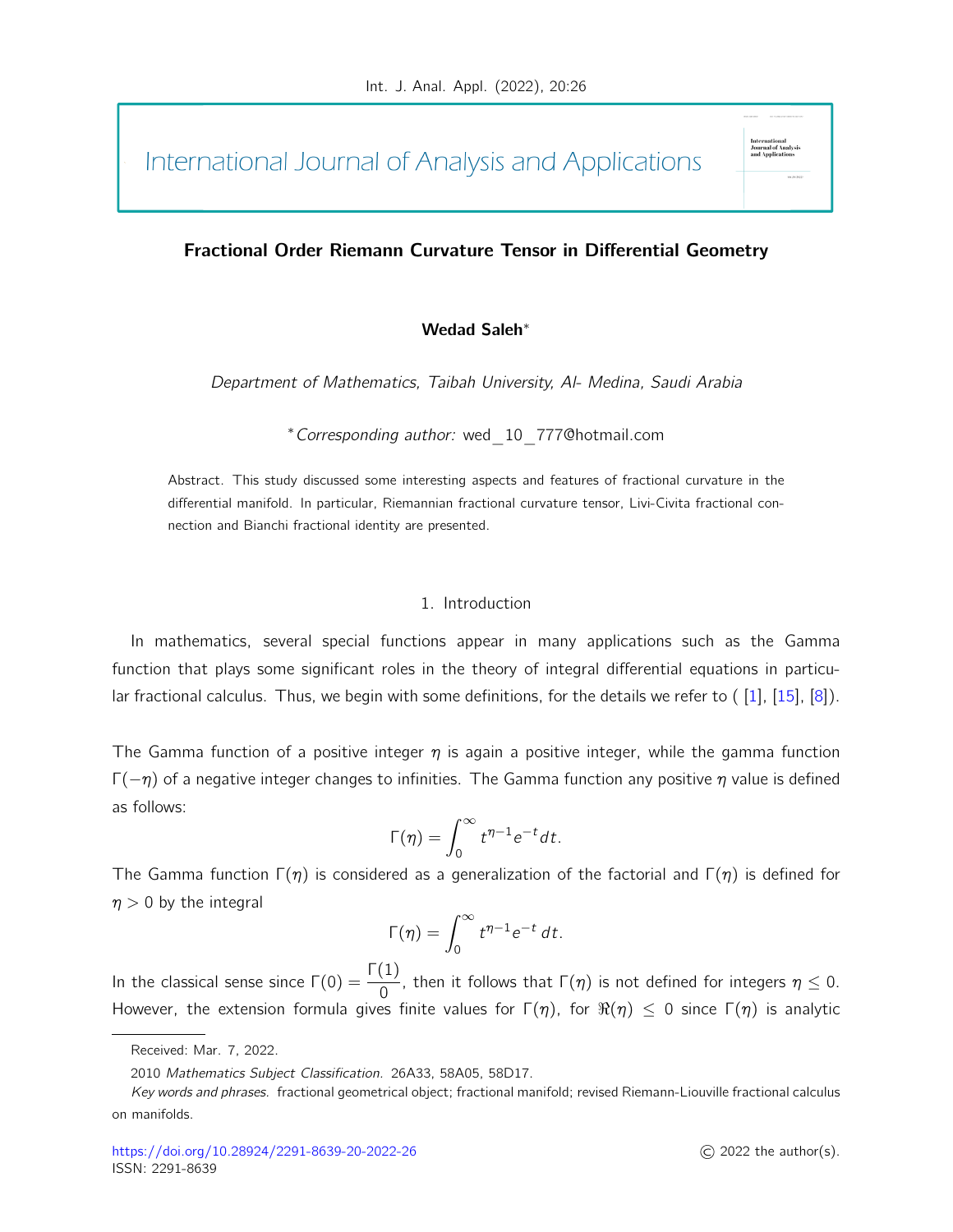everywhere except at  $\eta = 0, -1, -2, \dots$ , and the residue at  $\eta = k$  is given by

<span id="page-1-0"></span>
$$
\operatorname{Res}_{\eta=k}\Gamma(\eta)=\frac{(-1)^k}{k!}
$$

<span id="page-1-1"></span>.

Now, if  $\eta > 0$ , then

$$
\Gamma(\eta + 1) = \eta \Gamma(\eta). \tag{1.1}
$$

Equation [\(1.1\)](#page-1-0) can be used to define  $\Gamma(\eta)$  for  $\eta < 0$  and  $\eta \neq -1, -2, \ldots$  and further, this is one of the most important formulas that were satisfied by the Gamma function.

Even though the Gamma function is defined as a locally summable function on the real line by [\[17\]](#page-14-3)

$$
\Gamma(\eta) = \int_0^\infty t^{\eta - 1} e^{-t} dt, \qquad \eta > 0.
$$
 (1.2)

In the classical sense,  $\Gamma(\eta)$  function was not defined for the negative integer thus, there was an open problem to give a satisfactory definition. However, by using the neutral limit, it has been shown in [\[21\]](#page-15-0) that the Gamma function  $(1.2)$  is defined as follows:

$$
\Gamma(\eta) = N - \lim_{\varepsilon \to 0} \int_{\varepsilon}^{\infty} t^{\eta - 1} e^{-t} dt
$$

for  $\eta \neq 0, -1, -2, \dots$ , and this function can be defined by neutral limit such as

$$
\Gamma(-n) = N - \lim_{\varepsilon \to 0} \int_{\varepsilon}^{\infty} t^{-n-1} e^{-t} dt
$$
  
=  $\int_{1}^{\infty} t^{-n-1} e^{-t} dt$   
+  $\int_{0}^{1} t^{-n-1} \left[ e^{-t} - \sum_{i=0}^{n} \frac{(-1)^{i}}{i!} t^{i} \right] dt - \sum_{i=0}^{n-1} \frac{(-1)^{i}}{i! (n-i)}, n \in \mathbb{N}.$ 

It was also proven in  $[20]$  the existence of r the derivative of the Gamma function and defined it by equation

$$
\Gamma^{(r)}(0) = N - \lim_{\varepsilon \to 0} \int_{\varepsilon}^{\infty} t^{-1} \ln^{r} t e^{-t} dt
$$
  
\n
$$
= \int_{1}^{\infty} t^{-1} \ln^{r} t e^{-t} dt + \int_{0}^{1} t^{-1} \ln^{r} t [e^{-t} - 1] dt
$$
  
\n
$$
\Gamma^{(r)}(-n) = N - \lim_{\varepsilon \to 0} \int_{\varepsilon}^{\infty} t^{-n-1} \ln^{r} t e^{-t} dt
$$
  
\n
$$
= \int_{1}^{\infty} t^{-n-1} \ln^{r} t e^{-t} dt
$$
  
\n
$$
+ \int_{0}^{1} t^{-n-1} \ln^{r} t \left[ e^{-t} - \sum_{i=0}^{n} \frac{(-1)^{i}}{i!} t^{i} \right] dt
$$
  
\n
$$
- \sum_{i=0}^{n-1} \frac{(-1)^{i}}{i!} r!(n-i)^{-r-1}
$$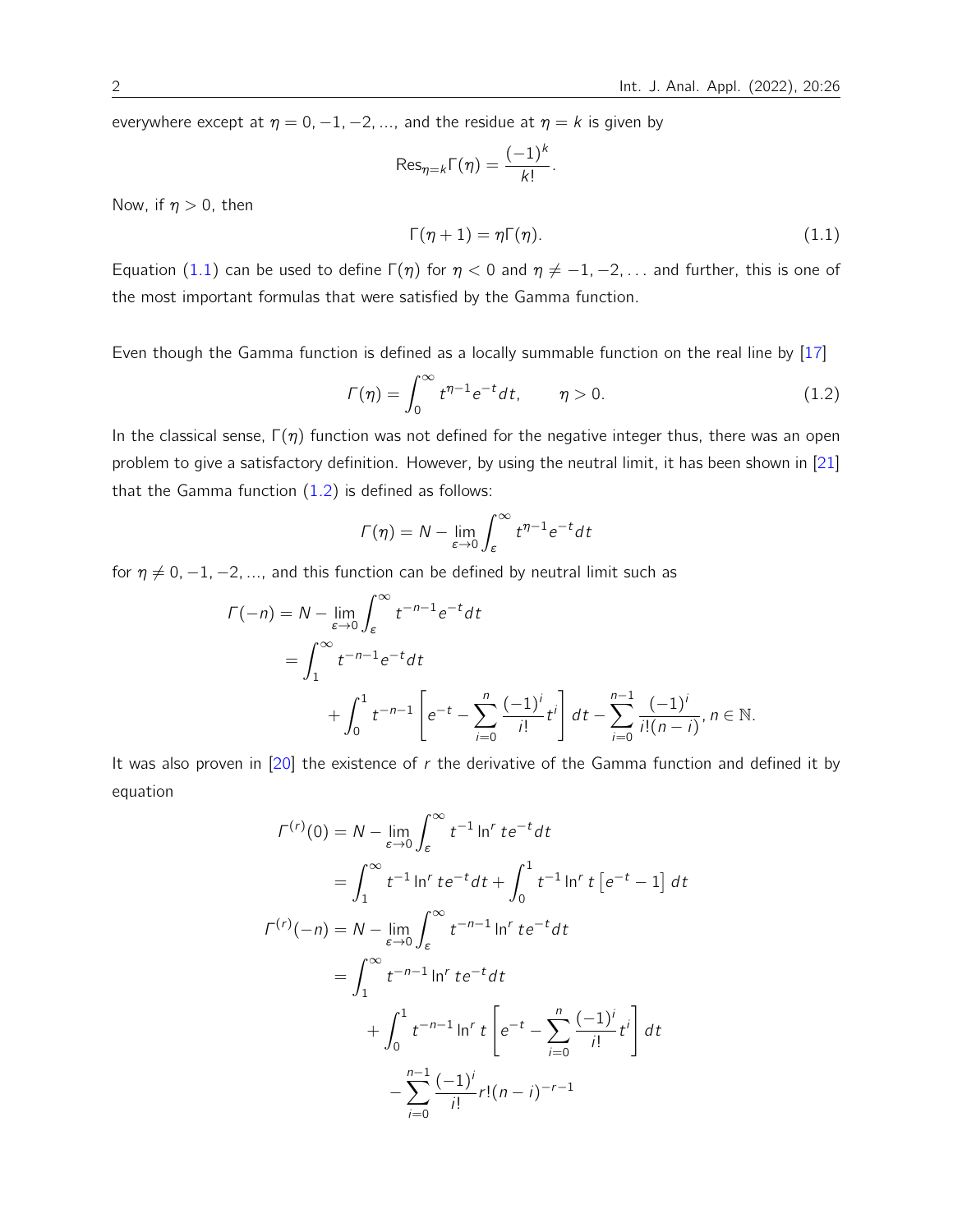for  $r \in \mathbb{N}_0$  and  $n \in \mathbb{N}$ . Also,

$$
\Gamma(-r) = \frac{(-1)^r}{r!} \psi(r) - \frac{(-1)^r}{r!} \gamma
$$

for  $r = 1, 2, \ldots$ , where

 $\sim$ 

$$
\psi(r)=\sum_{i=1}^r\frac{1}{i}.
$$

Thus, the definition can be extended to the whole real line where,

<span id="page-2-0"></span>
$$
\Gamma(0)=\Gamma^{'}(1)=-\gamma,
$$

where  $\gamma$  denotes Euler's constant, see [\[22\]](#page-15-1).

<span id="page-2-1"></span>For a function  $f: V \subset \mathbb{R} \to \mathbb{R}$  with  $0 \in V$ , the fractional derivative of order  $\alpha$  is defined by:

$$
\frac{d^{\alpha}}{dt^{\alpha}}f(t) = \frac{1}{\Gamma(-\alpha)} \int_0^t \frac{f(s) - f(0)}{(t - s)^{1 + \alpha}} ds, \ \alpha < 0 \tag{1.3}
$$

$$
\frac{d^{\alpha}}{dt^{\alpha}}f(t) = \frac{1}{\Gamma(n-\alpha)}\frac{d^n}{dt^n} \int_0^t \frac{f(s) - f(0)}{(t-s)^{\alpha - n + 1}} ds, \ \alpha > 0
$$
\n(1.4)

where *n* is the first integer greater than or equal to  $\alpha$ .

 $\Gamma(1)$ 

The relation  $(1.3)$  gives a fractional integral and  $(1.4)$  gives a fractional derivative.

We express some of the operators of fractional derivatives, see for example, [\[4,](#page-14-5) [7,](#page-14-6) [9,](#page-14-7) [10,](#page-14-8) [12,](#page-14-9) [16\]](#page-14-10).

(1) 
$$
\frac{d^{\alpha}}{dt^{\alpha}}t^{\gamma} = \frac{\Gamma(1+\gamma)}{\Gamma(1+\gamma+\alpha)}t^{\gamma-\alpha}, \ \alpha \in \mathbb{R} \text{ or } (\alpha \in \mathbb{C}) \text{ and } 1+\gamma \neq 0, -1, ..., -n,
$$
  
\n(2) 
$$
\frac{d^n}{dt^n} \frac{d^{\alpha}}{dt^{\alpha}}f(t) = \frac{d^{n+\alpha}}{dt^{n+\alpha}}f(t), \quad n \in \mathbb{N},
$$
  
\n(3) 
$$
\frac{d^{\alpha}}{dt^{\alpha}}(f_1(t) + f_2(t)) = \frac{d^{\alpha}}{dt^{\alpha}}f_1(t) + \frac{d^{\alpha}}{dt^{\alpha}}f_2(t),
$$
  
\n(4) 
$$
\frac{d^{\alpha}}{dt^{\alpha}}(Cf(t)) = C \frac{d^{\alpha}}{dt^{\alpha}}f(t), \text{ where } C \text{ is a constant},
$$
  
\n(5) 
$$
\frac{d^{\alpha}}{dt^{\alpha}}f(\beta t) = \beta^{\alpha} \frac{d^{\alpha}}{[d(\beta t)]^{\alpha}}f(\beta t).
$$

It is well known that fractional calculus is an essential and advantageous branch of mathematics, having a broad range of applications at almost every department of sciences. Techniques of fractional calculus have been employed in the modeling of many different phenomena in engineering, physics , and mathematics.The problem in fractional calculus is not only essential but also quite challenging ,which usually involves complicated mathematical solution techniques. However, a general solution theory for almost every issue in this area has yet to be established. Each application has developed its approaches and implementations. Consequently, a single standard method for the problems in fractional calculus has not emerged yet. Therefore, funding reliable and efficient solution techniques along with fast implementation methods are significantly essential and still active research areas.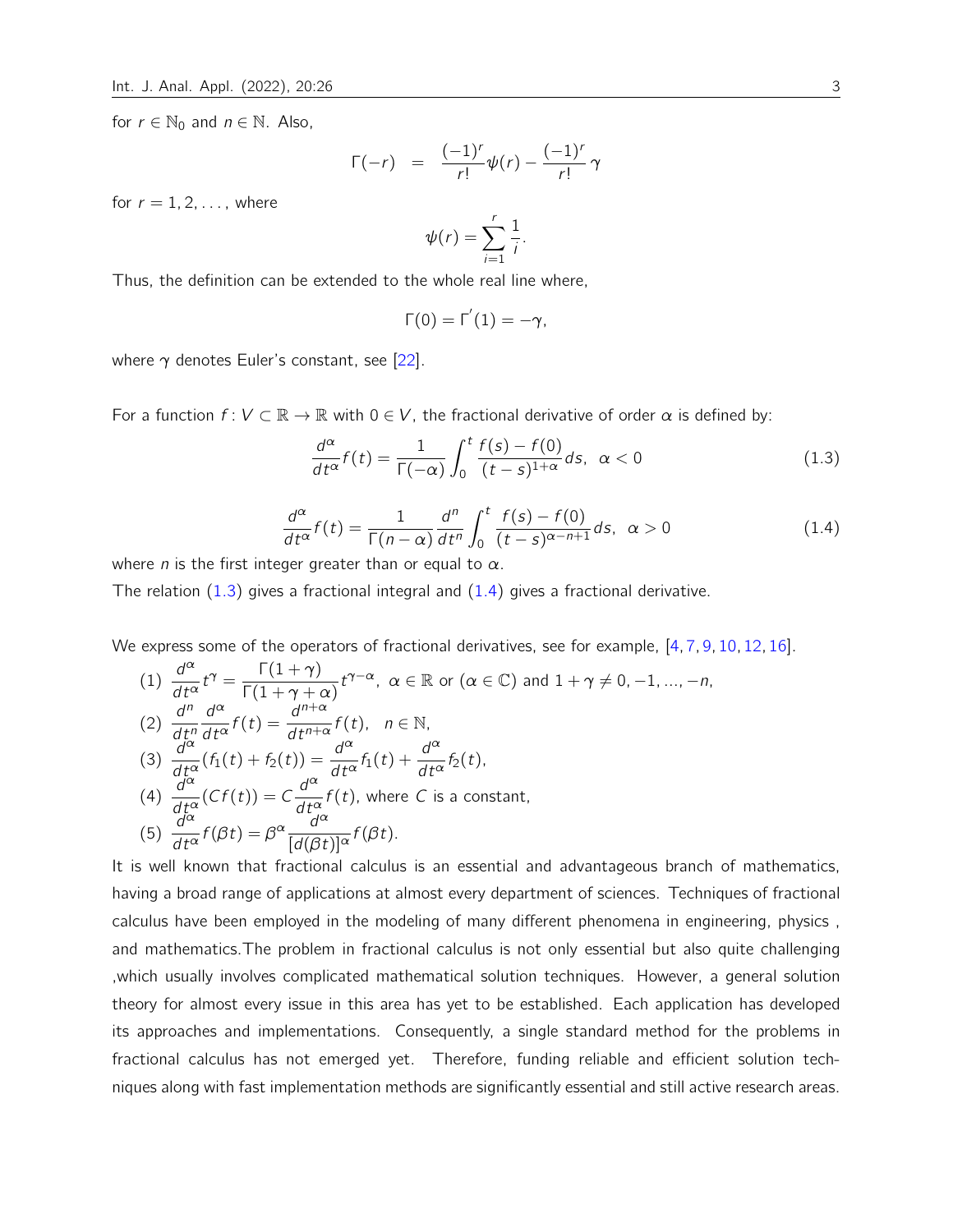Further, it is also realized that the operators of fractional integration and derivation have physical and geometric interpretations, which streamline along with their utilization for related issues in various fields of science( see  $[2]$ ,  $[8]$ ,  $[10]$ ,  $[11]$ ,  $[12]$ ,  $[14]$ ,  $[18]$ ,  $[19]$ ). Moreover, the fractional differential calculus on a differential manifold is studied in( [\[2\]](#page-14-11), [\[3\]](#page-14-16), [\[4\]](#page-14-5), [\[6\]](#page-14-17), [\[13\]](#page-14-18)). Even though fractional calculus is a handy and important topic, however, the research on geometric interpretation and applications are limited ,and not many in current literature. Thus, in this study, we focus on the Riemannian curvature tensor, Livi-Civita connection and Bianchi's identity on fractional differentiable manifolds and discuss some related properties. We also give some examples.

#### 2. Fractional Differential Calculus on Manifolds

Assume that N be an m-dimensional differential manifold  $(V, x_i)$  a local coordinate system on N and  $V_0 = \{x \in V : 0 \le x_i \le b_i, i = 1, 2, ..., m\}$  [\[5\]](#page-14-19).

For a function  $f: V_0 \to \mathbb{R}$ , the fractional derivative with respect to  $x_i$ :

$$
\partial_i^{\alpha} f(x) =
$$
\n
$$
\frac{1}{\Gamma(n-\alpha)} \partial_{x_i}^n \int_0^{x_i} \frac{f(x_1, ..., x_{i-1}, s, x_{i+1}, ..., x_m) - f(x_1, ..., x_{i-1}, 0, x_{i+1}, ..., x_m)}{(x_i - s)^{\alpha - n + 1}} ds,
$$
\nwhere  $\partial_{x_i}^n = \frac{\partial}{\partial x_i} \circ \frac{\partial}{\partial x_i} \circ ... \circ \frac{\partial}{\partial x_i}$  (*n* times, *i* is fixed,  $\alpha \ge 0$ ).

For  $\alpha \in (0,1)$ ,  $\gamma > -1$ ,

$$
\partial_i^{\alpha}(x_i)^{\gamma} = \frac{\Gamma(1+\gamma)}{\Gamma(1+\gamma-\alpha)} \quad ; \partial_i^{\alpha} = \delta_i^j.
$$

A fractional vector field  $V \subset N$  is an object of the form  $X^{\alpha} = X_i^{\alpha} \partial_i^{\alpha}$ , where  $X_i^{\alpha} \in \Im_V(N)$   $i = 1, ..., m$ .

The fractional vector fields on V and  $\chi_V^{\alpha}$  is generated by the operators  $\partial_i^{\alpha}$ ,  $i=1,2,...,m$  are denoted by  $\chi_V^{\alpha}$ . If  $c: x = x(t)$ ,  $t \in I$  is a parameterized curve in U then the fractional tangent vector field of c is given by

$$
x^{\alpha}(t)=\frac{1}{\Gamma(1+\alpha)}\partial_t^{\alpha}x_i(t)\partial_i^{\alpha}.
$$

A fractional covariant derivative is given by

$$
\nabla_{X^{\alpha}}^{\alpha}Y^{\alpha}=X_{i}^{\alpha}(\partial_{i}^{\alpha}Y_{j}^{\alpha}+\tilde{\Gamma}_{ik}^{j}Y_{k}^{\alpha})\partial_{j}^{\alpha}
$$

where  $X^\alpha, Y^\alpha\in\chi_U^\alpha$  and  $\tilde f_{ik}^j$  the functions defining the coefficients of a fractional linear connection on  $N$ . They are determined by the relations

$$
\nabla^{\alpha}_{\partial_i^{\alpha}} \partial_k^{\alpha} = \tilde{\Gamma}_{ik}^j \partial_j^{\alpha}.
$$

Since it is essential to study fractional vector fields on a differentiable manifold N. For  $\mathbb{R}^n$ , there is an obvious way to do this. Recall that  $\chi^\alpha(\R^n)$  denotes the space of fractional differentiable vector fields defined on  $\R$ . Examples are the fractional vector fields  $\frac{\partial^{\alpha}}{\partial \alpha}$  $\overleftarrow{\frac{\partial^{\alpha}}{\partial u_{1}^{\alpha}}},...,\overrightarrow{\frac{\partial^{\alpha}}{\partial u_{n}^{\alpha}}}$  $\frac{\partial}{\partial u_n^{\alpha}}$  determined by the natural coordinate functions  $u_1, ..., u_n$ .

Definition 2.1. Fractional Riemannian metric F on m-dimensional manifold N defines for every point  $p \in N$ , the scalar product of fractional tangent vectors in the fractional tangent space  $T_p^{\alpha}N$  depending on the point p.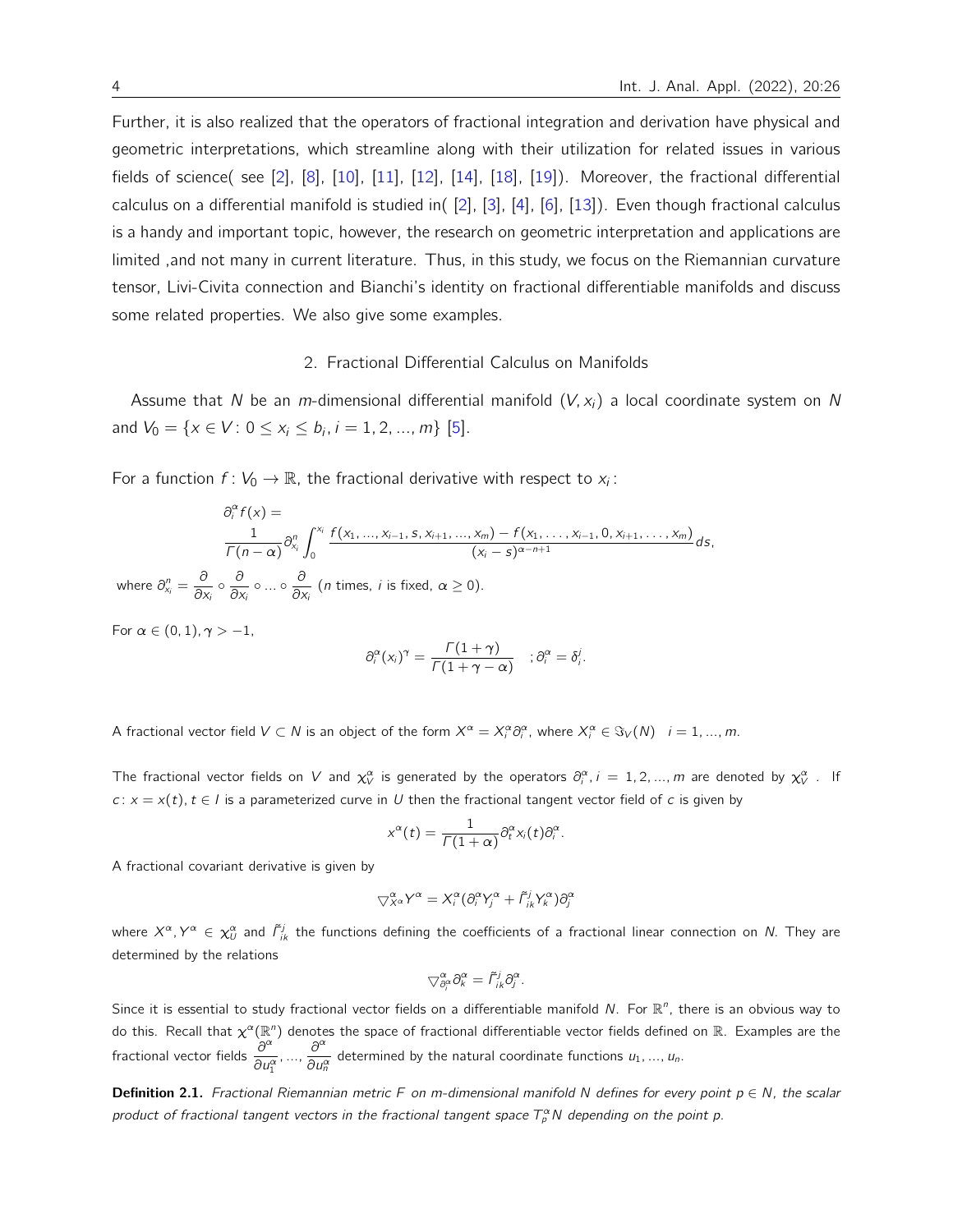Let  $A^\alpha=A^\alpha_i\partial^\alpha_i$  and  $B^\alpha=B^\alpha_j\partial^\alpha_i$  any two fractional vectors tangent to the manifold  $N$  at the point  $p$  with coordinates  $x = (x_1, ..., x_m)$   $(A^{\alpha}, B^{\alpha} \in T_{\rho}^{\alpha} N)$  the scalar product is equal to

$$
\langle A^{\alpha}, B^{\alpha} \rangle_{F} |_{p} = A_{i}^{\alpha}(x) \tilde{g}_{ij}(x) B_{j}^{\alpha}(x)
$$

$$
= (A_{1}^{\alpha}, ..., A_{n}^{\alpha}) \begin{pmatrix} \tilde{g}_{11} & ... & \tilde{g}_{1n} \\ ... & ... & ... \\ ... & ... & ... \\ \tilde{g}_{n1} & ... & \tilde{g}_{nn} \end{pmatrix} \begin{pmatrix} B_{1}^{\alpha} \\ \vdots \\ B_{n}^{\alpha} \end{pmatrix}
$$

where

- (1)  $F(A^{\alpha}, B^{\alpha}) = F(B^{\alpha}, A^{\alpha})$ , i.e.,  $\tilde{g}_{ij} = \tilde{g}_{ji}$  (symmetricity condition).
- (2)  $F(A^{\alpha}, A^{\alpha}) > 0$  if  $A^{\alpha} \neq 0$ , i.e.  $\tilde{g}_{ij}u_i^{\alpha}u_j^{\alpha} \geq 0$ ,  $\tilde{g}_{ij}u_i^{\alpha}u_j^{\alpha} = 0$  iff  $u_1^{\alpha} = ... = u_n^{\alpha} = 0$  (positive definiteness).
- (3)  $F(A^{\alpha}, B^{\alpha})|_{p=x}$ , i.e.  $\tilde{g}_{ij}(x)$  are smooth function where  $0 < \alpha < 1$ .

Components of tensor field F in coordinate system are matrix valued functions  $\tilde{g}_{ii}(x)$ 

$$
F=\tilde{g}_{ij}(x)d^{\alpha}x_i\otimes d^{\alpha}x_j.
$$

Rule of Transformation for Entries of the Matrix  $\tilde{g}_{ii}(x)$ 

 $\tilde{g}_{ij}(x)$ - entries of the matrix  $\|\tilde{g}_{ij}\|$  are components of tensor field F in a given coordinate system. How do these components transform under transformation of coordinates  $\{x_i\} \rightarrow \{x_{i'}\}$  ?

$$
F = \tilde{g}_{ij} dx_i^{\alpha} \otimes dx_j^{\alpha}
$$
  
\n
$$
= \tilde{g}_{ij} \left( \frac{\partial x_i^{\alpha}}{\partial x_i^{\alpha}} dx_{i'}^{\alpha} \right) \otimes \left( \frac{\partial x_j^{\alpha}}{\partial x_{j'}^{\alpha}} dx_{j'}^{\alpha} \right)
$$
  
\n
$$
= \frac{\partial x_i^{\alpha}}{\partial x_i^{\alpha}} \tilde{g}_{ij} \frac{\partial x_j^{\alpha}}{\partial x_{j'}^{\alpha}} dx_{i'}^{\alpha} \otimes dx_{j'}^{\alpha}
$$
  
\n
$$
= \tilde{g}_{i'j'} dx_i^{\alpha} \otimes dx_{j'}^{\alpha}.
$$

Hence,

$$
\tilde{g}_{i'j'} = \frac{\partial x_i^{\alpha}}{\partial x_{i'}^{\alpha}} \tilde{g}_{ij} \frac{\partial x_j^{\alpha}}{\partial x_{j'}^{\alpha}}.
$$

**Example 2.1.** Consider  $\mathbb{R}^2$  with fractional polar coordinates in the domain  $y > 0$ ,  $X = (r^{\alpha} \cos^{\alpha} \varphi, r^{\alpha} \sin^{\alpha} \varphi)$ , then

$$
\frac{\partial^{\alpha} X}{\partial r^{\alpha}} = (\alpha! \cos^{\alpha} \varphi, \alpha! \sin^{\alpha} \varphi).
$$

$$
\frac{\partial^{\alpha} X}{\partial \varphi^{\alpha}} = (\alpha! e^{i\alpha \pi} r^{\alpha} \sin^{\alpha} \varphi, \alpha! r^{\alpha} \cos^{\alpha} \varphi).
$$

$$
(\alpha!)^{2} [\cos^{2\alpha} \varphi + \sin^{2\alpha} \varphi] \qquad (\alpha!)^{2} r^{\alpha} [e^{2\alpha \pi} + 1] \sin^{\alpha} \varphi \cos^{\alpha} \varphi
$$

$$
(\alpha!)^{2} r^{\alpha} [e^{\alpha \pi i} + 1] \sin^{\alpha} \varphi \cos^{\alpha} \varphi \qquad (\alpha!)^{2} r^{2\alpha} [e^{2\alpha \pi i} \sin^{2\alpha} \varphi + \cos^{2\alpha} \varphi]
$$

We have that

 $\tilde{g}_{ij} =$ 

$$
F = (\alpha!)^2 \left[ \cos^{2\alpha} \varphi + \sin^{2\alpha} \varphi \right] (dr^{\alpha})^2
$$
  
+2(\alpha!)^2 r^{\alpha} \left[ \left[ e^{i\alpha \pi} + 1 \right] \sin^{\alpha} \varphi \cos^{\alpha} \varphi \right] dr^{\alpha} d\varphi^{\alpha}  
+ (\alpha!)^2 r^{2\alpha} \left[ e^{2i\alpha \pi} \sin^{2\alpha} \varphi + \cos^{2\alpha} \varphi \right] (d\varphi^{\alpha})^2 \right].

 $\setminus$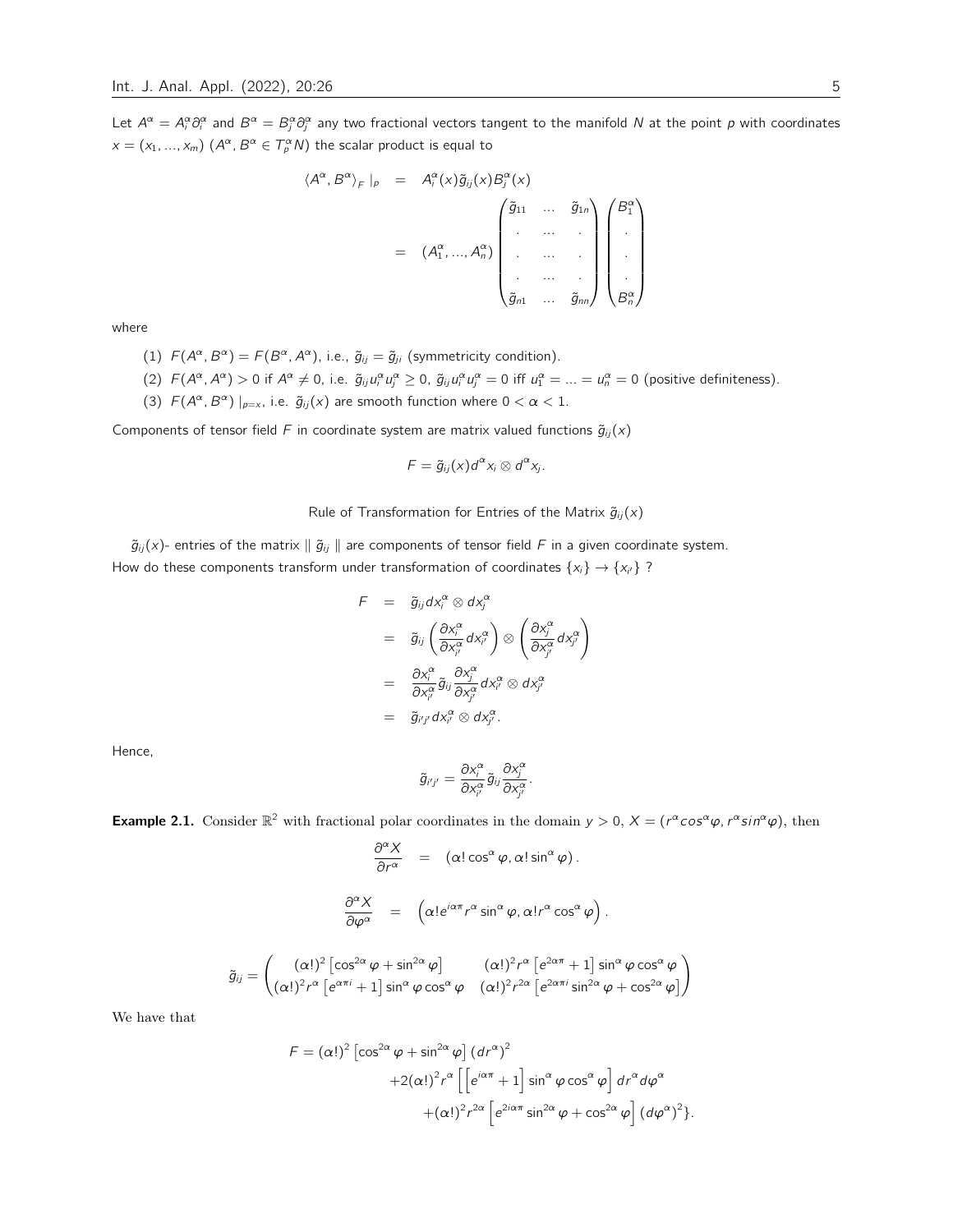| $\alpha =$                                   | 0.5                                                            | 0.6                                                                                  |
|----------------------------------------------|----------------------------------------------------------------|--------------------------------------------------------------------------------------|
| $\tilde{g}_{rr}$                             | $0.785[C + S]$                                                 | $0.798[C^{1.2} + S^{1.2}]$                                                           |
| $\tilde{g}_{r\varphi}=\tilde{g}_{\varphi r}$ | $0.785r^{0.5}[i + 1]S^{0.5}C^{0.5}$                            | $\left( \right)$                                                                     |
| $\tilde{g}\varphi\varphi$                    | $0.785r[-S+C]$                                                 | $0.798r^{1.2}[S^{1.2}+C^{1.2}]$                                                      |
|                                              | $0.785[C + S]r(dr)$                                            | $0.798[C^{1.2} + S^{1.2}](dr)^{1.2}$                                                 |
|                                              | +1.57 $r^{0.5}[i + 1]S^{0.5}C^{0.5}(dr)^{0.5}(d\varphi)^{0.5}$ |                                                                                      |
|                                              | $0.785r[-S+C]d\varphi$                                         | +0.798 $r^{1.2}$ [S <sup>1.2</sup> + C <sup>1.2</sup> ]( $d\varphi$ ) <sup>1.2</sup> |
|                                              | $T - L L - 2$                                                  |                                                                                      |

Table 3.  $C = \cos \varphi$ ,  $S = \sin \varphi$ 

| $\alpha =$                                   | 0 1                                                        | 02                                  |
|----------------------------------------------|------------------------------------------------------------|-------------------------------------|
| $\tilde{g}_{rr}$                             | $0.905[C^{0.2} + S^{0.2}]$                                 | $0.843[C^{0.4} + S^{0.4}]$          |
| $\tilde{g}_{r\varphi}=\tilde{g}_{\varphi r}$ | $0.905r^{0.1}[i + 1]S^{0.2}C^{0.2}$                        |                                     |
| $\tilde{g} \varphi \varphi$                  | $0.905r^{0.2}[-S^{0.2}-C^{0.2}]$                           | $0.843r^{0.4}[-S^{0.4}+C^{0.4}]$    |
| F                                            | $0.905[C^{0.2} + S^{0.2}]dr^{0.2}$                         | $0.843[C^{0.4} + S^{0.4}]dr^{0.4}$  |
|                                              | +1.8101 $r^{0.1}[i+1]S^{0.2}C^{0.2}(dr)^{1}(d\varphi)^{1}$ |                                     |
|                                              | $(0.20025 \times 0.21)$ $(0.20021 \times 0.21)$            | $0.912 - 0.41$ $0.4 - 0.41$ $4.004$ |

 $F = (dr)^{2} + r^{2} (d\varphi)^{2}$ .

Notice that , as expected, when  $\alpha = 1$ , one recovers the classical formula.

 $\tilde{g} \varphi \varphi$  0.805 $r^{0.6}[-S^{0.6}+C^{0.6}]$ 

F  $0.805[C^{0.6} + S^{0.6}](dr)$ 

 $+1.61r^{0.3}$ [[i + 1]S<sup>0.3</sup>C<sup>0.3</sup>](dr)<sup>-3</sup>(d $\varphi$ )

| $U.3UJU$ $U$ $U$                                           | $U.U.TJ U =  U $                                               |
|------------------------------------------------------------|----------------------------------------------------------------|
| +1.8101 $r^{0.1}[i+1]S^{0.2}C^{0.2}(dr)^{1}(d\varphi)^{1}$ |                                                                |
| $+0.905r^{0.2}[-S^{0.2}-C^{0.2}](d\varphi)^{2}$            | $\left[0.843r^{0.4}[-5]^{0.4}+C^{0.4}](d\varphi)^{0.4}\right]$ |
| Table 1. $C = \cos \varphi$ , $S = \sin \varphi$           |                                                                |
|                                                            |                                                                |
|                                                            |                                                                |

 $\alpha =$  0.3 0.4  $\tilde{g}_{rr}$  0.805[ $C^{0.6} + S^{0.6}$  $\begin{bmatrix} 0.787[C^{0.8} + S^{0.8}] \end{bmatrix}$  $\tilde{g}_{r\varphi}=\tilde{g}_{\varphi r}$  $^{0.3}$ [[i + 1]S $^{0.3}$ C $^{0.3}$ ]  $1.574r^{0.4}S^{0.3}C^{0.3}$ 

 $+0.805r^{0.6}[-S^{0.6}+C^{0.6}](d\varphi)^{.6}$   $\qquad +0.787r$ 

Table 2.  $C = \cos \varphi$ ,  $S = \sin \varphi$ 

] 0.787 $r^{0.8}$ [ $5^{0.8} + C^{0.8}$ ]

<sup>0</sup>.<sup>6</sup> 0.787[C <sup>0</sup>.<sup>8</sup> + S 0.8 ](d r ) 0.8

 $^{3}$  +3.148 $r^{0.4}$ S<sup>0.4</sup>C<sup>0.4</sup>dr<sup>.4</sup>d $\varphi$ <sup>.4</sup>

 $0.8$ [S $^{0.8}$  +  $C^{0.8}$ ](d $\varphi$ ) $.8$ 

| 6 |  | Int. J. Anal. Appl. (2022), 20:26 |  |
|---|--|-----------------------------------|--|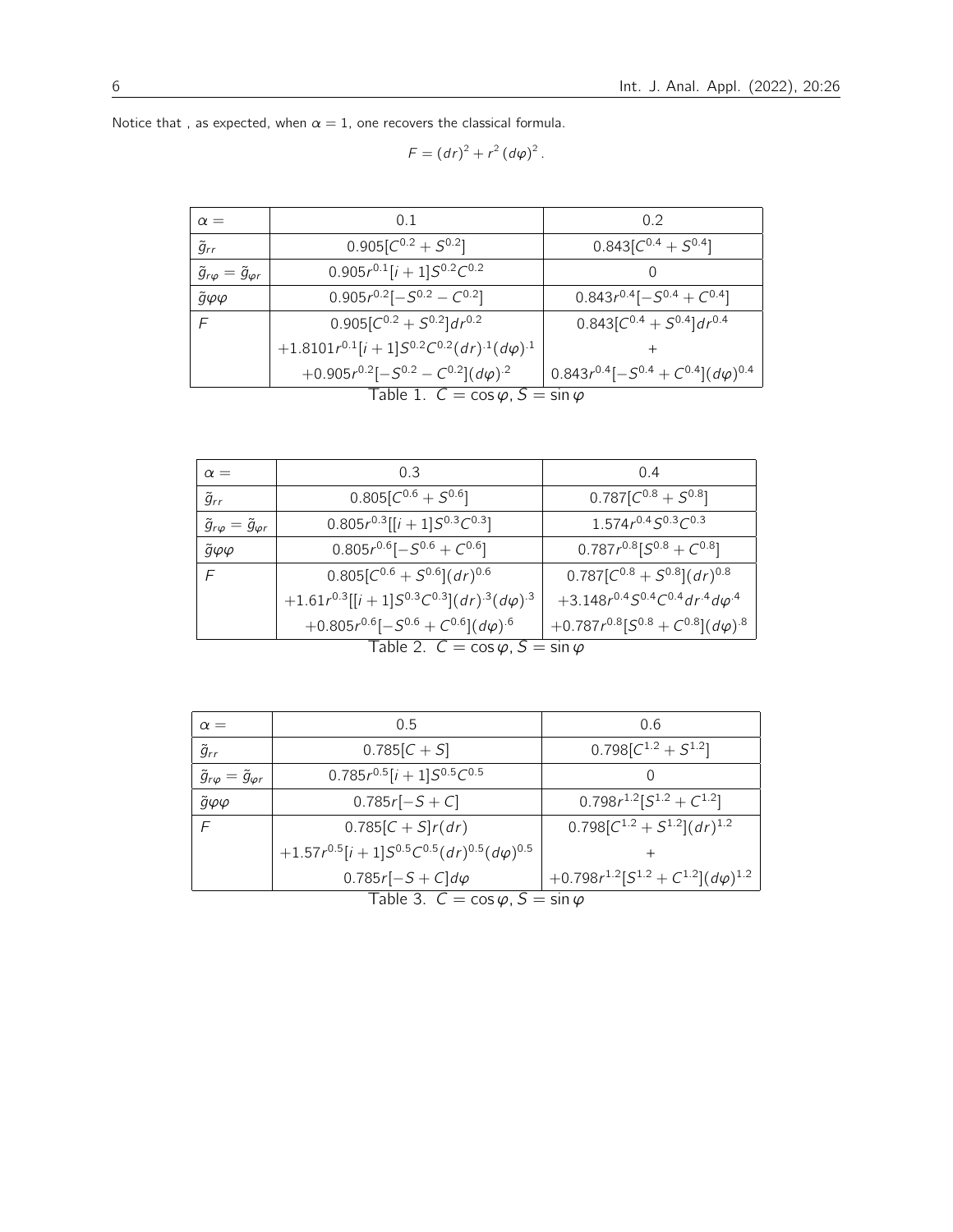| $\alpha =$                                   | 0.7                                                                                   | 0.8                                                                                  |
|----------------------------------------------|---------------------------------------------------------------------------------------|--------------------------------------------------------------------------------------|
| $\tilde{g}_{rr}$                             | $0.826[C^{1.4} + S^{1.4}]$                                                            | $0.867[C^{1.6} + S^{1.6}]$                                                           |
| $\tilde{g}_{r\varphi}=\tilde{g}_{\varphi r}$ | $0.826r^{0.7}[i + 1]S^{0.7}C^{0.7}$                                                   | $1.734r^{0.8}S^{0.8}C^{0.8}$                                                         |
| $\ddot{g}\varphi\varphi$                     | $0.826r^{1.4}[-S^{1.4}+C^{1.4}]$                                                      | $0.867r^{1.6}[S^{1.6}+C^{1.6}]$                                                      |
| F                                            | $0.826[C^{1.4} + S^{1.4}](dr)^{1.4}$                                                  | $0.867[C^{1.6} + S^{1.6}](dr)^{1.6}$                                                 |
|                                              | $+1.652r^{0.7}[i+1]S^{0.7}C^{0.7}(dr)^{0.7}(d\varphi)^{0.7}$                          | +3.468 $r^{0.8}$ S <sup>0.8</sup> C <sup>0.8</sup> d $r^{0.8}$ d $\varphi^{0.8}$     |
|                                              | +0.826 $r^{1.4}$ [-S <sup>1.4</sup> + C <sup>1.4</sup> ]( $d\varphi$ ) <sup>1.4</sup> | +0.867 $r^{1.6}$ [S <sup>1.6</sup> + C <sup>1.6</sup> ]( $d\varphi$ ) <sup>1.6</sup> |
|                                              | $T_2$ blo $\Lambda$ $C = \cos \omega C$                                               | $\sim$                                                                               |

Table 4.  $C = \cos \varphi, S = \sin \varphi$ 

| $\alpha =$                                   | 0.9                                                                                   |                    |
|----------------------------------------------|---------------------------------------------------------------------------------------|--------------------|
| $\tilde{g}_{rr}$                             | $0.925[C^{1.8} + S^{1.8}]$                                                            |                    |
| $\ddot{g}_{r\varphi} = \ddot{g}_{\varphi r}$ | $0.925r^{0.9}[i + 1]S^{0.9}C^{0.9}$                                                   | O                  |
| $\tilde{g}\varphi\varphi$                    | $0.925r^{1.8}[-S^{1.8}+C^{1.8}]$                                                      | $r^2$              |
| F                                            | $0.925[C^{1.8} + S^{1.8}](dr)^{1.8}$                                                  | $(dr)^2$           |
|                                              | +1.85 $r^{0.9}[i+1]S^{0.9}C^{0.9}(dr)^{0.9}(d\varphi)^{0.9}$                          |                    |
|                                              | +0.925 $r^{1.8}$ [-S <sup>1.8</sup> + C <sup>1.8</sup> ]( $d\varphi$ ) <sup>1.8</sup> | $r^2 (d\varphi)^2$ |
|                                              | Table 5. $C = \cos \varphi$ , $S = \sin \varphi$                                      |                    |

Remark 2.1. Let N is an m-dimensional Riemannian manifold with fractional metric tensor  $\tilde{g}$ ,then we shall denote the fractional derivatives of the elements of tensor  $\tilde{g}$  as follows:

$$
\tilde{g}_{ij,k}=\frac{\partial^{\alpha}}{\partial x_{k}^{\alpha}}\tilde{g}_{ij},
$$

and

$$
\tilde{g}_{ij,kl} = \frac{\partial^{\alpha}}{\partial x_i^{\alpha}} \frac{\partial^{\alpha}}{\partial x_k^{\alpha}} \tilde{g}_{ij}
$$
  
= 
$$
\frac{\partial^{2\alpha}}{\partial x_i^{\alpha} \partial x_k^{\alpha}} \tilde{g}_{ij}, i, j, k, l = 1, ..., n.
$$

Definition 2.2. Asymmetric fractional connection is called Levi-Civita fractional connection if it is compatible with metric, i.e., if it preserves the scalar product:

$$
\partial_{X^\alpha}^\alpha \left\langle Y^\alpha, Z^\alpha \right\rangle = \left\langle \bigtriangledown_{X^\alpha}^\alpha Y^\alpha, Z^\alpha \right\rangle + \left\langle Y^\alpha, \bigtriangledown_{X^\alpha}^\alpha Z^\alpha \right\rangle
$$

for arbitrary fractional vector fields  $X^{\alpha}$ ,  $Y^{\alpha}$ , and  $Z^{\alpha}$ .

In local coordinates Christoffel symbols of Levi-Civita fractional connection are given by:

$$
\tilde{\Gamma}_{ij}^k = \frac{1}{2}\tilde{g}^{kl}(\partial_j^{\alpha}\tilde{g}_{il} + \partial_i^{\alpha}\tilde{g}_{lj} - \partial_l^{\alpha}\tilde{g}_{ij}).
$$

Proof. Since

$$
\partial_j^{\alpha} e_i = \tilde{\Gamma}_{ij}^m e_m \tag{2.1}
$$

$$
\tilde{\Gamma}_{ij}^m e_m e_l = (\partial_j^{\alpha} e_i) e_l \tag{2.2}
$$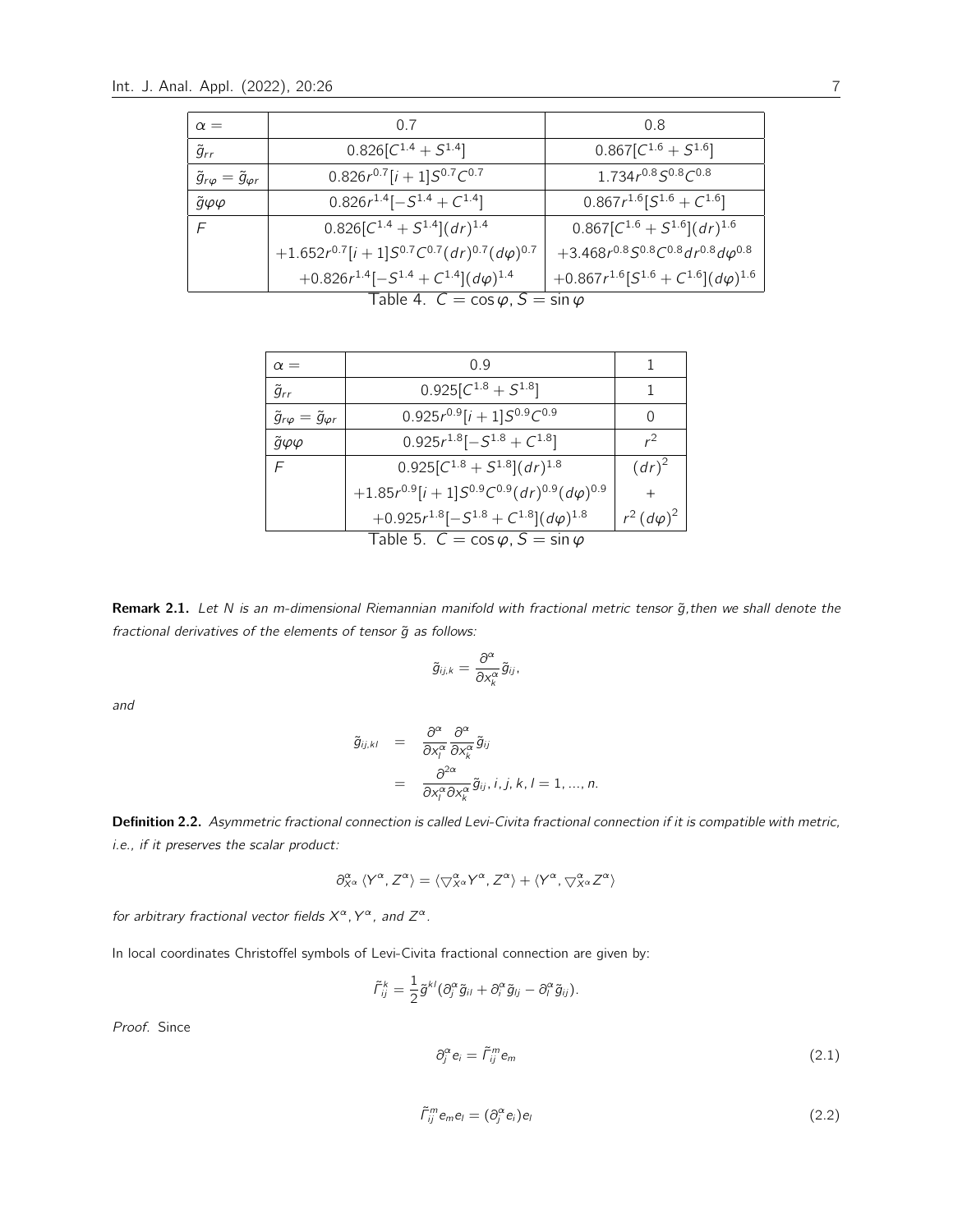$$
\tilde{f}_{ij}^m g_{ml} = \partial_j^{\alpha} (e_i.e_l) - e_i (\partial_j^{\alpha} e_l)
$$
\n
$$
= \partial_j^{\alpha} g_{il} - \tilde{f}_{ij}^m e_m e_i
$$
\n
$$
= \partial_j^{\alpha} g_{il} - \tilde{f}_{ij}^m g_{mi}, \qquad (2.3)
$$

then

$$
\tilde{\Gamma}_{ij}^m g_{ml} + \tilde{\Gamma}_{lj}^m g_{mi} = \partial_j^{\alpha} g_{il},\tag{2.4}
$$

<span id="page-7-0"></span>which implies that

$$
\tilde{\Gamma}_{ij}^m \tilde{g}_{ml} + \tilde{\Gamma}_{lj}^m \tilde{g}_{mi} = \partial_j^{\alpha} \tilde{g}_{il}.
$$
\n(2.5)

In this equation, the index  $m$  is a dummy, so only the indices  $i, j$  , and  $l$  are specified. We can cyclically permute these indices to generate two more equations:

$$
\tilde{\Gamma}_{jl}^m \tilde{g}_{mi} + \tilde{\Gamma}_{il}^m \tilde{g}_{mj} = \partial_l^{\alpha} \tilde{g}_{ji} \tag{2.6}
$$

$$
\tilde{\Gamma}_{li}^{m}\tilde{g}_{mj}+\tilde{\Gamma}_{ji}^{m}\tilde{g}_{ml}=\partial_{i}^{\alpha}\tilde{g}_{lj}\tag{2.7}
$$

<span id="page-7-2"></span><span id="page-7-1"></span>since  $\tilde{\Gamma}_{ij}^m = \tilde{\Gamma}_{ji}^m$ , then

$$
\tilde{\Gamma}_{lj}^m \tilde{g}_{mi} + \tilde{\Gamma}_{il}^m \tilde{g}_{mj} = \partial_l^{\alpha} \tilde{g}_{ij}
$$
\n(2.8)

$$
\tilde{\mathbf{L}}_{il}^{m}\tilde{\mathbf{g}}_{mj}+\tilde{\mathbf{L}}_{ij}^{m}\tilde{\mathbf{g}}_{ml}=\partial_{i}^{\alpha}\tilde{\mathbf{g}}_{lj}.
$$
\n(2.9)

**.** 

We can now add [\(2.5\)](#page-7-0)to [\(2.9\)](#page-7-1) and subtract [\(2.8\)](#page-7-2)to get

$$
2\tilde{\Gamma}_{ij}^{m}\tilde{g}_{ml}=\partial_{j}^{\alpha}\tilde{g}_{il}+\partial_{i}^{\alpha}\tilde{g}_{lj}-\partial_{i}^{\alpha}\tilde{g}_{ij}
$$

$$
2\tilde{\Gamma}_{ij}^{m}\tilde{g}_{ml}\tilde{g}^{kl}=\tilde{g}^{kl}(\partial_{j}^{\alpha}\tilde{g}_{il}+\partial_{i}^{\alpha}\tilde{g}_{lj}-\partial_{l}^{\alpha}\tilde{g}_{ij})
$$

since  $\tilde{g}_{ml}\tilde{g}^{kl}=\delta^k_m$ , then

$$
\tilde{\Gamma}_{ij}^k = \frac{1}{2}\tilde{g}^{kl}(\partial_j^{\alpha}\tilde{g}_{il} + \partial_i^{\alpha}\tilde{g}_{lj} - \partial_l^{\alpha}\tilde{g}_{ij}),
$$

we can write

$$
\tilde{\Gamma}_{ij}^k = \frac{1}{2}\tilde{g}^{kl}(\tilde{g}_{il,j} + \tilde{g}_{lj,i} - \tilde{g}_{ij,l}).
$$

**Example 2.2.** For 2-dimential polar coordinates  $X = (r^{\alpha} \cos^{\alpha} \varphi, r^{\alpha} \sin^{\alpha} \varphi)$ .

The metric tensor and its inverse here are:

$$
\tilde{g}_{ij} = \begin{pmatrix} (\alpha!)^2 \left[ \cos^{2\alpha} \varphi + \sin^{2\alpha} \varphi \right] & (\alpha!)^2 r^{\alpha} \left[ e^{2\alpha \pi} + 1 \right] \sin^{\alpha} \varphi \cos^{\alpha} \varphi \\ (\alpha!)^2 r^{\alpha} \left[ e^{\alpha \pi i} + 1 \right] \sin^{\alpha} \varphi \cos^{\alpha} \varphi & (\alpha!)^2 r^{2\alpha} \left[ e^{2\alpha \pi i} \sin^{2\alpha} \varphi + \cos^{2\alpha} \varphi \right] \end{pmatrix}
$$

$$
\tilde{g}^{ij} = \begin{pmatrix} A^{-1} (\alpha!)^2 r^{2\alpha} \left[ e^{2\alpha \pi i} \sin^{2\alpha} \varphi + \cos^{2\alpha} \varphi \right] & -A^{-1} (\alpha!)^2 r^{\alpha} \left[ e^{2\alpha \pi} + 1 \right] \sin^{\alpha} \varphi \cos^{\alpha} \varphi \\ -A^{-1} (\alpha!)^2 r^{\alpha} \left[ e^{2\alpha \pi} + 1 \right] \sin^{\alpha} \varphi \cos^{\alpha} \varphi & A^{-1} (\alpha!)^2 \left[ \cos^{2\alpha} \varphi + \sin^{2\alpha} \varphi \right] \end{pmatrix}.
$$

where

$$
A = (\alpha!)^4 r^{2\alpha} \left\{ \left[ \cos^{2\alpha} \varphi + \sin^{2\alpha} \varphi \right] \left[ e^{2\alpha \pi i} \sin^{2\alpha} \varphi + \cos^{2\alpha} \varphi \right] - \left[ e^{\alpha \pi i} + 1 \right] \sin^{2\alpha} \varphi \cos^{2\alpha} \varphi \right\}
$$

Therefore,

$$
\partial_r^{\alpha}\tilde{g}_{ij} = \begin{pmatrix} 0 & (\alpha!)^3 \left[e^{\alpha\pi i} + 1\right] \sin^{\alpha}\varphi \cos^{\alpha}\varphi \\ (\alpha!)^3 \left[e^{\alpha\pi i} + 1\right] \sin^{\alpha}\varphi \cos^{\alpha}\varphi & (\alpha!) (2\alpha)! r^{\alpha} \left[e^{2\alpha\pi i} \sin^{2\alpha}\varphi + \cos^{2\alpha}\varphi\right] \end{pmatrix}
$$

$$
\partial_{\varphi}^{\alpha}\tilde{g}_{ij} = \begin{pmatrix} (\alpha!)(2\alpha)! \left[e^{\alpha\pi i} + 1\right] \cos^{\alpha}\varphi \sin^{\alpha}\varphi & (\alpha!)^3 r^{\alpha} \left[e^{\alpha\pi i} + 1\right] \left[e^{\alpha\pi i} \sin^{2\alpha}\varphi + \cos^{2\alpha}\varphi\right] \\ (\alpha!)^3 r^{\alpha} \left[e^{\alpha\pi i} + 1\right] \left[e^{\alpha\pi i} \sin^{2\alpha}\varphi + \cos^{2\alpha}\varphi\right] & (\alpha!)(2\alpha)! r^{2\alpha} \left[e^{\alpha\pi i} + 1\right] \sin^{\alpha}\varphi \cos^{\alpha}\varphi \end{pmatrix}.
$$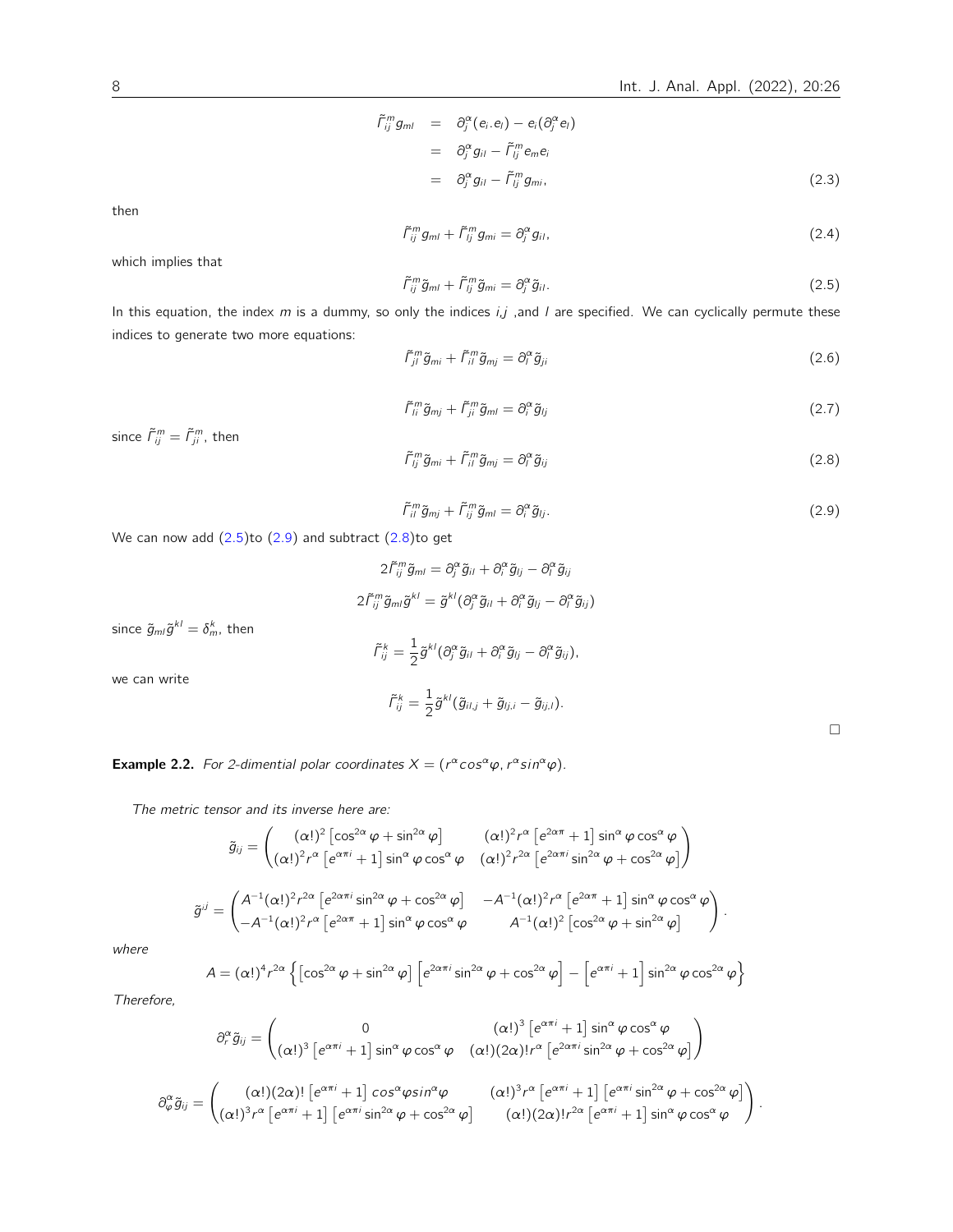Then ,

$$
\tilde{f}_{rr}^r = \frac{1}{2} \tilde{g}^{r\prime} (\partial_r^{\alpha} \tilde{g}_{r\prime} + \partial_r^{\alpha} \tilde{g}_{lr} - \partial_l^{\alpha} \tilde{g}_{rr})
$$
\n
$$
= -A^{-1} (\alpha!)^5 r^{\alpha} \left[ e^{\alpha \pi i} + 1 \right]^2 \sin^{2\alpha} \varphi \cos^{2\alpha} \varphi,
$$
\n
$$
\tilde{f}_{r\varphi}^r = \frac{1}{2} \tilde{g}^{r\prime} (\partial_{\varphi}^{\alpha} \tilde{g}_{r\prime} + \partial_r^{\alpha} \tilde{g}_{l\varphi} - \partial_l^{\alpha} \tilde{g}_{r\varphi})
$$
\n
$$
= 0
$$
\n
$$
= \tilde{f}_{\varphi r}^r,
$$

$$
\tilde{\Gamma}^r_{\varphi\varphi} = \frac{1}{2}\tilde{g}^{r\prime}(\partial^{\alpha}_{\varphi}\tilde{g}_{\varphi\prime} + \partial^{\alpha}_{\varphi}\tilde{g}_{\mu\varphi} - \partial^{\alpha}_{\,}\tilde{g}_{\varphi\varphi})
$$
\n
$$
= (\alpha!)^2 r^{\alpha} (2A)^{-1} \left\{ \left[ e^{2\alpha\pi i} \sin^{2\alpha}\varphi + \cos^{2\alpha}\varphi \right] \left[ 2(\alpha!)^3 r^{\alpha} \left[ e^{\alpha\pi i} + 1 \right] \left[ e^{\alpha\pi i} \sin^{2\alpha}\varphi + \cos^{2\alpha}\varphi \right] \right. \right. \\ \left. - (\alpha!) (2\alpha)! r^{\alpha} \left[ e^{2\alpha\pi i} \sin^{2\alpha}\varphi + \sin^{2\alpha}\varphi \right] \right] - (\alpha!) (2\alpha)! r^{\alpha} \left[ e^{\alpha\pi i} + 1 \right] \sin^{2\alpha}\varphi \cos^{2\alpha}\varphi \right\},
$$

$$
\tilde{f}^{\varphi}_{rr} = \frac{1}{2} \tilde{g}^{\varphi l} (\partial^{\alpha}_{\varphi} \tilde{g}_{rl} + \partial^{\alpha}_{r} \tilde{g}_{lr} - \partial^{\alpha}_{l} \tilde{g}_{rr})
$$
\n
$$
= -(\alpha!)^{2} (2A)^{-1} \left\{ (\alpha!) (2\alpha)! r^{\alpha} \left[ e^{\alpha \pi i} + 1 \right]^{2} \sin^{2\alpha} \varphi \cos^{2\alpha} \varphi + \left[ \cos^{2\alpha} \varphi + \sin^{2\alpha} \varphi \right] \left[ e^{\alpha \pi i} + 1 \right] \right\}
$$
\n
$$
\times \left[ (\alpha!)^{3} r^{\alpha} \left[ e^{\alpha \pi i} \sin^{2\alpha} \varphi + \cos^{2\alpha} \varphi \right] + (\alpha!)^{3} \sin^{\alpha} \varphi \cos^{\alpha} \varphi - (\alpha!) (2\alpha)! \cos^{\alpha} \varphi \sin^{\alpha} \varphi \right] \right\},
$$
\n
$$
\tilde{f}^{\varphi}_{r\varphi} = \frac{1}{2} \tilde{g}^{\varphi l} (\partial^{\alpha}_{\varphi} \tilde{g}_{rl} + \partial^{\alpha}_{r} \tilde{g}_{l\varphi} - \partial^{\alpha}_{l} \tilde{g}_{r\varphi})
$$

$$
r\varphi = 2^{g} (e_{\varphi} g_{\theta} + e_{\varphi} g_{\theta} e_{\theta}) g_{\theta} g_{\theta}
$$
  
=  $(\alpha!)^2 (2A)^{-1} \left\{ -( \alpha!) (2\alpha)!^2 r^{\alpha} \left[ e^{\alpha \pi i} + 1 \right] \cos^{2\alpha} \varphi \sin^{2\alpha} \varphi + (\alpha!) (2\alpha)! r^{\alpha} \left[ \cos^{2\alpha} \varphi + \sin^{2\alpha} \varphi \right] \left[ e^{2\alpha \pi i} \sin^{2\alpha} \varphi + \cos^{2\alpha} \varphi \right] \right\}$   
=  $\tilde{f}_{\varphi r}^{\varphi}$ 

$$
\tilde{\Gamma}^{\varphi}_{\varphi\varphi} = \frac{1}{2}\tilde{g}^{\varphi/}(\partial^{\alpha}_{\varphi}\tilde{g}_{\varphi} + \partial^{\alpha}_{\varphi}\tilde{g}_{I\varphi} - \partial^{\alpha}_{I}\tilde{g}_{\varphi\varphi})
$$
\n
$$
= (\alpha!)^{2}r^{2\alpha}(2A)^{-1}\left\{-\left[e^{\alpha\pi i}+1\right]\sin^{\alpha}\varphi\cos^{\alpha}\varphi\left[2(\alpha!)^{3}\left[e^{\alpha\pi i}+1\right]\left[e^{\alpha\pi i}\sin^{2\alpha}\varphi+\cos^{2\alpha}\varphi\right]\right.\right.
$$
\n
$$
-(\alpha!)(2\alpha)!\left[e^{2\alpha\pi i}\sin^{2\alpha}\varphi+\cos^{2\alpha}\varphi\right]\right\} + (\alpha!)(2\alpha)!\left[e^{\alpha\pi i}+1\right]\left[\sin^{2\alpha}\varphi+\cos^{2\alpha}\varphi\right]\sin^{\alpha}\varphi\cos^{\alpha}\varphi\right\}.
$$

# 3. Fractional Curvature

Definition 3.1. The fractional curvature  $\tilde{R}$  of order  $\alpha$  of a Riemannian manifold N is a correspondence that associates to every pair  $X^{\alpha}$ ,  $Y^{\alpha} \in \chi^{\alpha}$  a mapping  $\tilde{R}(X^{\alpha}, Y^{\alpha})$ :  $\chi^{\alpha}(N) \times \chi^{\alpha}(N) \to \chi^{\alpha}(N)$  given by

$$
\tilde{R}(X^{\alpha},Y^{\alpha})Z^{\alpha} = \bigtriangledown_{X^{\alpha}}^{\alpha} \bigtriangledown_{Y^{\alpha}}^{\alpha} Z^{\alpha} - \bigtriangledown_{Y^{\alpha}}^{\alpha} \bigtriangledown_{X^{\alpha}}^{\alpha} Z^{\alpha} - \bigtriangledown_{[X^{\alpha},Y^{\alpha}]}^{\alpha} Z^{\alpha},
$$

where  $Z^{\alpha} \in \chi^{\alpha}$  and  $\bigtriangledown^{\alpha}$  is the fractional Riemannian connection.

#### Remark 3.1.

<span id="page-8-0"></span>
$$
\tilde{R}(X^{\alpha}, Y^{\alpha})Z^{\alpha} = \nabla_{X^{\alpha}}^{\alpha} \nabla_{Y^{\alpha}}^{\alpha} Z^{\alpha} - \nabla_{Y^{\alpha}}^{\alpha} \nabla_{X^{\alpha}}^{\alpha} Z^{\alpha} - \nabla_{[X^{\alpha}, Y^{\alpha}]}^{\alpha} Z^{\alpha}
$$
\n
$$
= -(\nabla_{Y^{\alpha}}^{\alpha} \nabla_{X^{\alpha}}^{\alpha} Z^{\alpha} - \nabla_{X^{\alpha}}^{\alpha} \nabla_{Y^{\alpha}}^{\alpha} Z^{\alpha} - \nabla_{[Y^{\alpha}, X^{\alpha}]}^{\alpha} Z^{\alpha})
$$
\n
$$
= -\tilde{R}(Y^{\alpha}, X^{\alpha})Z^{\alpha}.
$$

**Proposition 3.1.** The fractional curvature  $\tilde{R}$  of a Riemannian manifold has the following properties: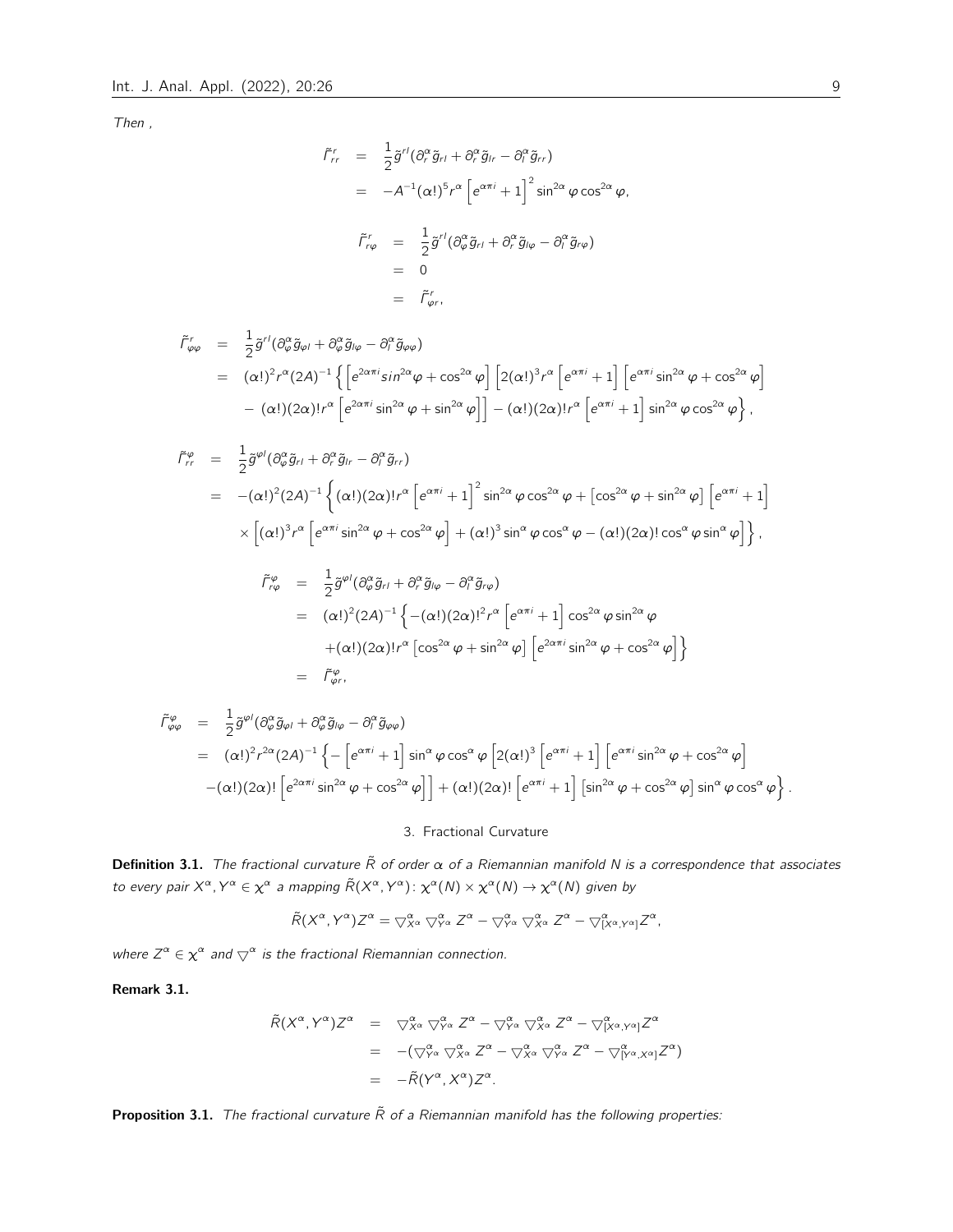(1)  $\tilde{R}$  is bilinear in  $\chi^{\alpha}(N) \times \chi^{\alpha}(N)$ , that is,

where  $Z^{\alpha}$ ,  $W^{\alpha} \in \chi^{\alpha}(N)$ 

 $\widetilde{R}(fX^{\alpha}+gY^{\alpha},Z^{\alpha})W^{\alpha}$ 

- 
- -

where  $f, g \in \Im(M), X^{\alpha}, Y^{\alpha}, Z^{\alpha}, W^{\alpha} \in \chi^{\alpha}(N)$ (2) For any  $X^{\alpha}$ ,  $Y^{\alpha} \in \chi^{\alpha}(N)$ ,  $\tilde{R}(X^{\alpha}, Y^{\alpha})$  is linear

- 
- 
- 
- 
- 
- 

 $\widetilde{R}(X^{\alpha}, fY^{\alpha} + gZ^{\alpha})W^{\alpha} = f\widetilde{R}(X^{\alpha}, Y^{\alpha})W^{\alpha} + g\widetilde{R}(X^{\alpha}, Z^{\alpha})W^{\alpha},$ 

 $\tilde{R}(X^{\alpha}, Y^{\alpha})(Z^{\alpha} + W^{\alpha}) = \tilde{R}(X^{\alpha}, Y^{\alpha})Z^{\alpha} + \tilde{R}(X^{\alpha}, Y^{\alpha})W^{\alpha},$ 

 $\tilde{R}(X^{\alpha}, Y^{\alpha})(fZ^{\alpha}) = f \tilde{R}(X^{\alpha}, Y^{\alpha})Z^{\alpha},$ 

- $\tilde{R}(fX^{\alpha}+gY^{\alpha},Z^{\alpha})W^{\alpha}=f\tilde{R}(X^{\alpha},Z^{\alpha})W^{\alpha}+g\tilde{R}(Y^{\alpha},Z^{\alpha})W^{\alpha},$
- 
- 

 $=\bigtriangledown_{fX^{\alpha}+gY^{\alpha}}^{\alpha}\bigtriangledown_{Z^{\alpha}}^{\alpha}W^{\alpha}-\bigtriangledown_{Z^{\alpha}}^{\alpha}\bigtriangledown_{fX^{\alpha}+gY^{\alpha}}^{\alpha}W^{\alpha}-\bigtriangledown_{[fX^{\alpha}+gY^{\alpha},Z^{\alpha}]}^{\alpha}W^{\alpha}$  $=(f\bigtriangledown_{X^{\alpha}}^{\alpha}+g\bigtriangledown_{Y^{\alpha}}^{\alpha})\bigtriangledown_{Z^{\alpha}}^{\alpha}W^{\alpha}-\bigtriangledown_{Z^{\alpha}}^{\alpha}(f\bigtriangledown_{X^{\alpha}}^{\alpha}W^{\alpha}+g\bigtriangledown_{Y^{\alpha}}^{\alpha}W^{\alpha})$  $-\bigtriangledown_{f[X^{\alpha},Z^{\alpha}]+g[Y^{\alpha},Z^{\alpha}]- (Z^{\alpha}f)X^{\alpha}-(Z^{\alpha}g)Y^{\alpha}} W^{\alpha}$  $= f \bigtriangledown_{X^{\alpha}}^{\alpha} \bigtriangledown_{Z^{\alpha}}^{\alpha} W^{\alpha} + g \bigtriangledown_{Y^{\alpha}}^{\alpha} \bigtriangledown_{Z^{\alpha}}^{\alpha} W^{\alpha} - (Z^{\alpha} f) \bigtriangledown_{X^{\alpha}}^{\alpha} W^{\alpha}$  $-f \bigtriangledown_{Z^{\alpha}}^{\alpha} \bigtriangledown_{X^{\alpha}}^{\alpha} W^{\alpha} - (Z^{\alpha}g) \bigtriangledown_{Y^{\alpha}}^{\alpha} W^{\alpha} - g \bigtriangledown_{Z^{\alpha}}^{\alpha} \bigtriangledown_{Y^{\alpha}}^{\alpha} W^{\alpha} - f \bigtriangledown_{[X^{\alpha},Z^{\alpha}]}^{\alpha} W^{\alpha}$  $-g\bigtriangledown_{[Y^{\alpha},Z^{\alpha}]}^{\alpha}W^{\alpha} + (Z^{\alpha}f)\bigtriangledown_{X^{\alpha}}^{\alpha}W^{\alpha} + (Z^{\alpha}g)\bigtriangledown_{Y^{\alpha}}^{\alpha}W^{\alpha}$  $=f(\bigtriangledown_{X^{\alpha}}^{\alpha}\bigtriangledown_{Z^{\alpha}}^{\alpha}W^{\alpha}-\bigtriangledown_{Z^{\alpha}}^{\alpha}\bigtriangledown_{X^{\alpha}}^{\alpha}W^{\alpha}-\bigtriangledown_{[X^{\alpha},Z^{\alpha}]}^{\alpha}W^{\alpha})$  $+g(\bigtriangledown_{\gamma\alpha}^{\alpha}\bigtriangledown_{Z^{\alpha}}^{\alpha}W^{\alpha}-\bigtriangledown_{Z^{\alpha}}^{\alpha}\bigtriangledown_{\gamma\alpha}^{\alpha}W^{\alpha}-\bigtriangledown_{[{\gamma^{\alpha}},Z^{\alpha}]}^{\alpha}W^{\alpha})$  $= f \tilde{R}(X^{\alpha}, Z^{\alpha})W^{\alpha} + gf \tilde{R}(Y^{\alpha}, Z^{\alpha})W^{\alpha}.$ 

Also,

Proof. (1)

$$
\tilde{R}(X^{\alpha}, fY^{\alpha} + gZ^{\alpha})W^{\alpha} = -\tilde{R}(fY^{\alpha} + gZ^{\alpha}, X^{\alpha})
$$
\n
$$
= -f\tilde{R}(Y^{\alpha}, X^{\alpha})W^{\alpha} - g\tilde{R}(Z^{\alpha}, X^{\alpha})W^{\alpha}
$$
\n
$$
= f\tilde{R}(X^{\alpha}, Y^{\alpha})W^{\alpha} + g\tilde{R}(X^{\alpha}, Z^{\alpha})W^{\alpha}.
$$

(2)

$$
\tilde{R}(X^{\alpha}, Y^{\alpha})(Z^{\alpha} + W^{\alpha})
$$
\n
$$
= \nabla_{X^{\alpha}}^{\alpha} \nabla_{Y^{\alpha}}^{\alpha} (Z^{\alpha} + W^{\alpha}) - \nabla_{Y^{\alpha}}^{\alpha} \nabla_{X^{\alpha}}^{\alpha} (Z^{\alpha} + W^{\alpha}) - \nabla_{[X^{\alpha}, Y^{\alpha}]}^{\alpha} (Z^{\alpha} + W^{\alpha})
$$
\n
$$
= \nabla_{X^{\alpha}}^{\alpha} \nabla_{Y^{\alpha}}^{\alpha} Z^{\alpha} + \nabla_{X^{\alpha}}^{\alpha} \nabla_{Y^{\alpha}}^{\alpha} W^{\alpha} - \nabla_{Y^{\alpha}}^{\alpha} \nabla_{X^{\alpha}}^{\alpha} Z^{\alpha}
$$
\n
$$
- \nabla_{Y^{\alpha}}^{\alpha} \nabla_{X^{\alpha}}^{\alpha} W^{\alpha} - \nabla_{[X^{\alpha}, Y^{\alpha}]}^{\alpha} Z^{\alpha} - \nabla_{[X^{\alpha}, Y^{\alpha}]}^{\alpha} W^{\alpha}
$$
\n
$$
= (\nabla_{X^{\alpha}}^{\alpha} \nabla_{Y^{\alpha}}^{\alpha} Z^{\alpha} - \nabla_{Y^{\alpha}}^{\alpha} \nabla_{X^{\alpha}}^{\alpha} Z^{\alpha} - \nabla_{[X^{\alpha}, Y^{\alpha}]}^{\alpha} Z^{\alpha})
$$
\n
$$
+ (\nabla_{X^{\alpha}}^{\alpha} \nabla_{Y^{\alpha}}^{\alpha} W^{\alpha} - \nabla_{Y^{\alpha}}^{\alpha} \nabla_{X^{\alpha}}^{\alpha} W^{\alpha} - \nabla_{[X^{\alpha}, Y^{\alpha}]}^{\alpha} W^{\alpha})
$$
\n
$$
= \tilde{R}(X^{\alpha}, Y^{\alpha})Z^{\alpha} + \tilde{R}(X^{\alpha}, Y^{\alpha})W^{\alpha}.
$$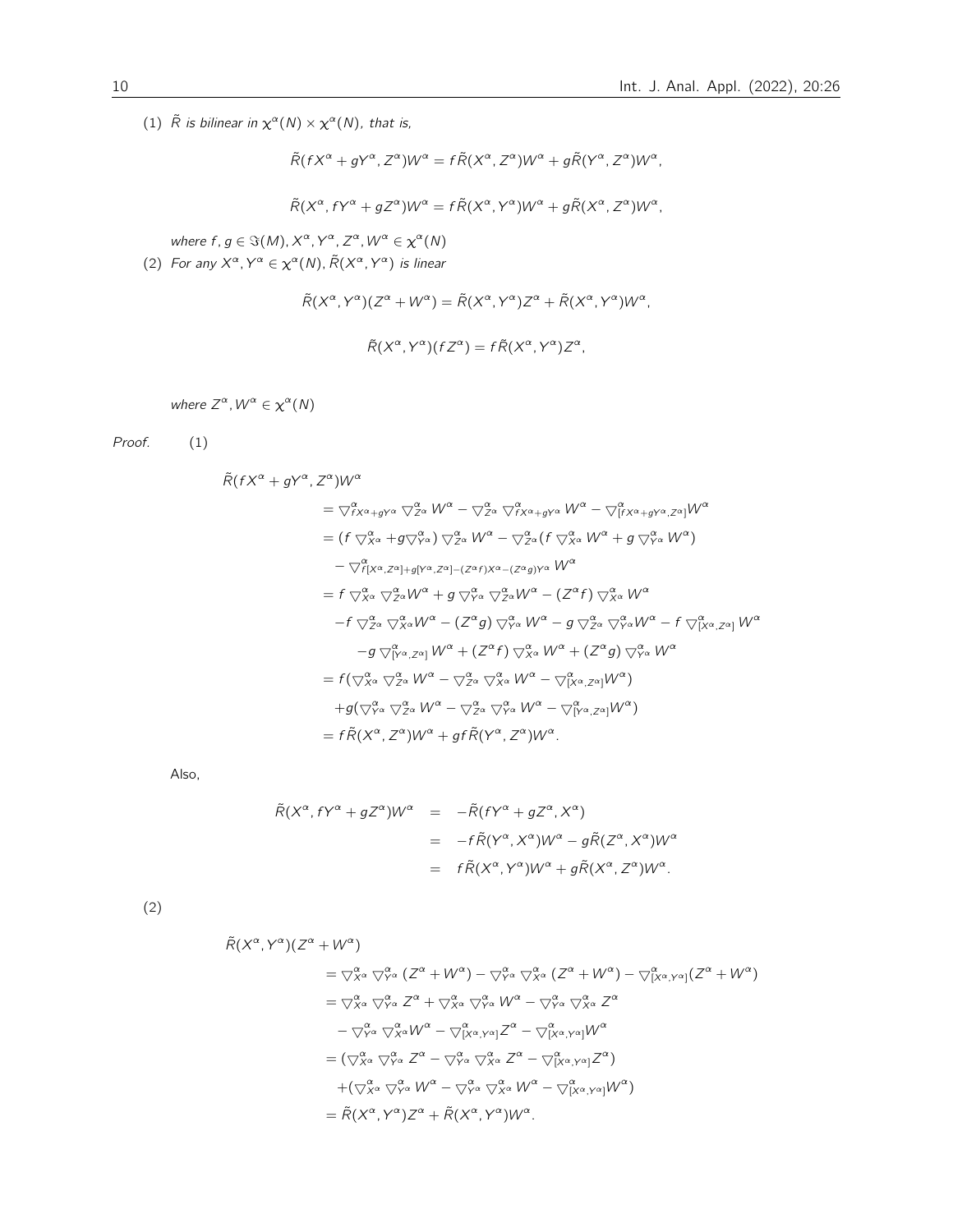Also,

$$
\tilde{R}(X^{\alpha}, Y^{\alpha})(fZ^{\alpha})
$$
\n
$$
= \nabla_{X^{\alpha}}^{\alpha} \nabla_{Y^{\alpha}}^{\alpha} (fZ^{\alpha}) - \nabla_{Y^{\alpha}}^{\alpha} \nabla_{X^{\alpha}}^{\alpha} (fZ^{\alpha}) - \nabla_{[X^{\alpha}, Y^{\alpha}]}^{\alpha} (fZ^{\alpha})
$$
\n
$$
= \nabla_{X^{\alpha}}^{\alpha} ((Y^{\alpha}f)Z^{\alpha} + f \nabla_{Y^{\alpha}}^{\alpha} Z^{\alpha}) - \nabla_{Y^{\alpha}}^{\alpha} ((X^{\alpha}f)Z^{\alpha} + f \nabla_{X^{\alpha}}^{\alpha} Z^{\alpha})
$$
\n
$$
-(((X^{\alpha}, Y^{\alpha}]f)Z^{\alpha} + f \nabla_{[X^{\alpha}, Y^{\alpha}]}^{\alpha} Z^{\alpha})
$$
\n
$$
= X^{\alpha} (Y^{\alpha}f)Z^{\alpha} + (Y^{\alpha}f) \nabla_{X^{\alpha}}^{\alpha} Z^{\alpha} + (X^{\alpha}f) \nabla_{Y^{\alpha}}^{\alpha} Z^{\alpha} + f \nabla_{X^{\alpha}}^{\alpha} \nabla_{Y^{\alpha}}^{\alpha} Z^{\alpha}
$$
\n
$$
-Y^{\alpha} (X^{\alpha}f)Z^{\alpha} + (X^{\alpha}f) \nabla_{Y^{\alpha}}^{\alpha} Z^{\alpha} + (Y^{\alpha}f) \nabla_{X^{\alpha}}^{\alpha} Z^{\alpha} + f \nabla_{Y^{\alpha}}^{\alpha} \nabla_{X^{\alpha}}^{\alpha} Z^{\alpha}
$$
\n
$$
-((X^{\alpha}, Y^{\alpha}]f)Z^{\alpha} - f \nabla_{[X^{\alpha}, Y^{\alpha}]}^{\alpha} Z^{\alpha}
$$
\n
$$
= ([X^{\alpha}, Y^{\alpha}]f)Z^{\alpha} + f(\nabla_{X^{\alpha}}^{\alpha} \nabla_{Y^{\alpha}}^{\alpha} Z^{\alpha} - \nabla_{Y^{\alpha}}^{\alpha} \nabla_{X^{\alpha}}^{\alpha} Z^{\alpha} - \nabla_{[X^{\alpha}, Y^{\alpha}]}^{\alpha} Z^{\alpha}) - ([X^{\alpha}, Y^{\alpha}]f)Z^{\alpha}
$$
\n
$$
= f\tilde{R}(X^{\alpha}, Y^
$$

Proposition 3.2 (Bianchi Fractional Identity).

$$
\widetilde{R}(X^{\alpha}, Y^{\alpha})Z^{\alpha} + \widetilde{R}(Y^{\alpha}, Z^{\alpha})X^{\alpha} + \widetilde{R}(Z^{\alpha}, X^{\alpha})Y^{\alpha} = 0.
$$

Proof.

$$
\tilde{R}(X^{\alpha}, Y^{\alpha})Z^{\alpha} + \tilde{R}(Y^{\alpha}, Z^{\alpha})X^{\alpha} + \tilde{R}(Z^{\alpha}, X^{\alpha})Y^{\alpha}
$$
\n
$$
= \nabla_{X^{\alpha}}^{\alpha} \nabla_{Y^{\alpha}}^{\alpha} Z^{\alpha} - \nabla_{Y^{\alpha}}^{\alpha} \nabla_{X^{\alpha}}^{\alpha} Z^{\alpha} - \nabla_{[X^{\alpha}, Y^{\alpha}]}^{\alpha} Z^{\alpha}
$$
\n
$$
+ \nabla_{Y^{\alpha}}^{\alpha} \nabla_{Z^{\alpha}}^{\alpha} X^{\alpha} - \nabla_{Z^{\alpha}}^{\alpha} \nabla_{Y^{\alpha}}^{\alpha} X^{\alpha} - \nabla_{[Y^{\alpha}, Z^{\alpha}]}^{\alpha} X^{\alpha}
$$
\n
$$
+ \nabla_{Z^{\alpha}}^{\alpha} \nabla_{X^{\alpha}}^{\alpha} Y^{\alpha} - \nabla_{X^{\alpha}}^{\alpha} \nabla_{Z^{\alpha}}^{\alpha} Y^{\alpha} - \nabla_{[Z^{\alpha}, X^{\alpha}]}^{\alpha} Y^{\alpha}
$$
\n
$$
= \nabla_{X^{\alpha}}^{\alpha} [Y^{\alpha}, Z^{\alpha}] + \nabla_{Y^{\alpha}}^{\alpha} [Z^{\alpha}, X^{\alpha}] + \nabla_{Z^{\alpha}}^{\alpha} [X^{\alpha}, Y^{\alpha}]
$$
\n
$$
- \nabla_{[X^{\alpha}, Y^{\alpha}]}^{\alpha} Z^{\alpha} - \nabla_{[X^{\alpha}, Z^{\alpha}]}^{\alpha} X^{\alpha} - \nabla_{[Z^{\alpha}, X^{\alpha}]}^{\alpha} Y^{\alpha}
$$
\n
$$
= [X^{\alpha}, [Y^{\alpha}, Z^{\alpha}]] + [Y^{\alpha}, [Z^{\alpha}, X^{\alpha}]] + [Z^{\alpha}, [X^{\alpha}, Y^{\alpha}]] = 0.
$$

 $\Box$ 

In local coordinates

$$
\tilde{R}(\partial_i^{\alpha},\partial_j^{\alpha})\partial_k^{\alpha}=\tilde{R}_{ijk}^l\partial_l^{\alpha},
$$

and

$$
\tilde{R}_{ijkm} = \langle \tilde{R}(\partial_i^{\alpha}, \partial_j^{\alpha}) \partial_k^{\alpha}, \partial_m^{\alpha} \rangle
$$
  
\n
$$
= \langle \tilde{R}_{ijk}^l \partial_l^{\alpha}, \partial_m^{\alpha} \rangle
$$
  
\n
$$
= \tilde{R}_{ijk}^l \langle \partial_l^{\alpha}, \partial_m^{\alpha} \rangle
$$
  
\n
$$
= \tilde{R}_{ijk}^l \tilde{g}_{ml}.
$$

The fractional Riemannian curvature tensor acts on fractional vector fields as follows:

$$
\tilde{R}(X^{\alpha}, Y^{\alpha}, Z^{\alpha}, W^{\alpha}) = \langle \tilde{R}(X^{\alpha}, Y^{\alpha}) Z^{\alpha}, W^{\alpha} \rangle.
$$

**Proposition 3.3.** (1)  $\tilde{R}_{ijkl} + \tilde{R}_{jkil} + \tilde{R}_{kijl} = 0.$ (2)  $\tilde{R}_{ijkl} = -\tilde{R}_{jikl}.$ (3)  $\tilde{R}_{ijkl} = -\tilde{R}_{ijlk}$ . (4)  $\tilde{R}_{ijkl} = \tilde{R}_{klij}$ .

 $\Box$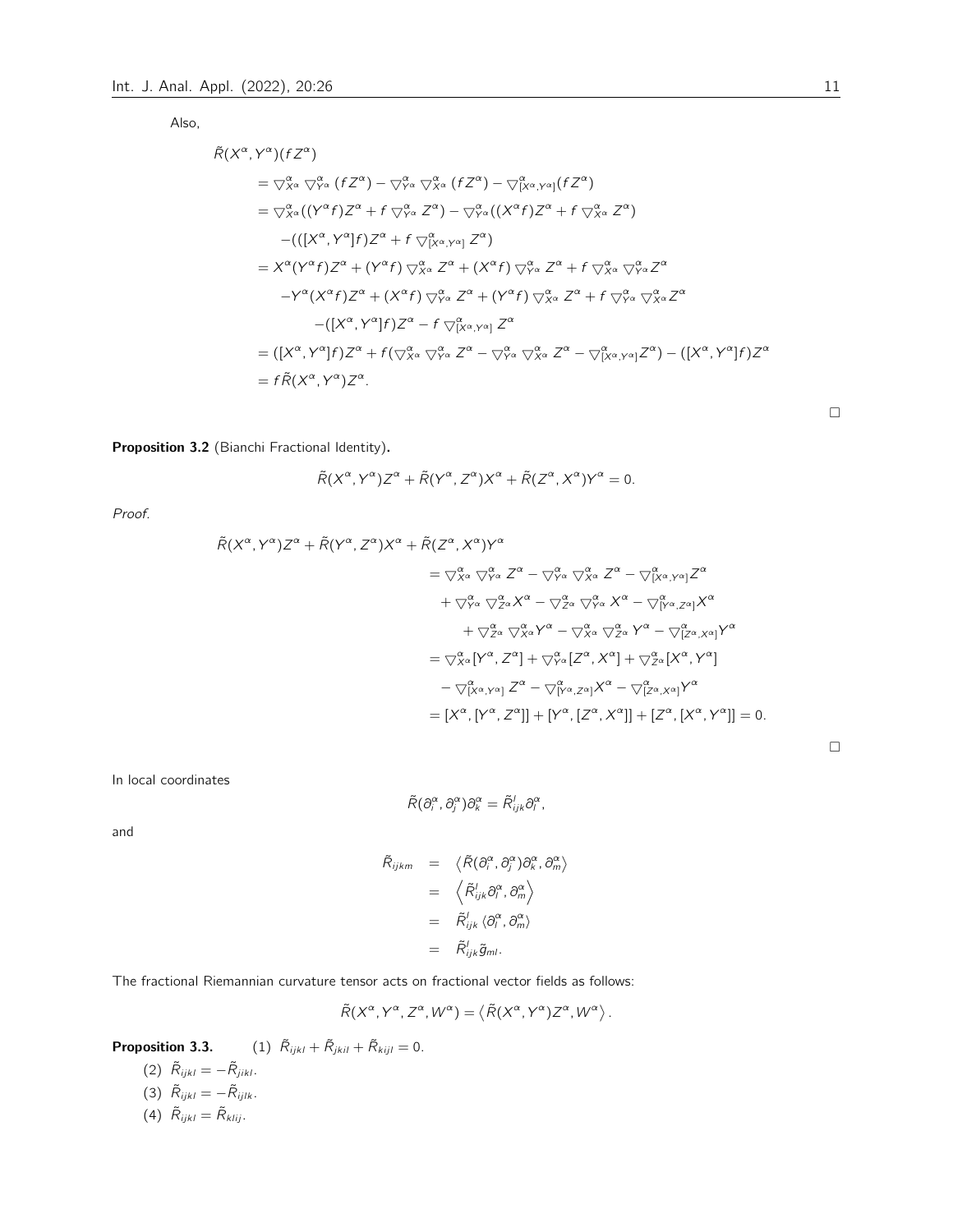Proof. (1) is just the Bianchi fractional identity again.

(2)

$$
\tilde{R}_{ijkl} = \langle \tilde{R}(\partial_i^{\alpha}, \partial_j^{\alpha}) \partial_{\kappa}^{\alpha}, \partial_i^{\alpha} \rangle
$$
  
\n
$$
= \langle -\tilde{R}(\partial_j^{\alpha}, \partial_i^{\alpha}) \partial_{\kappa}^{\alpha}, \partial_i^{\alpha} \rangle
$$
  
\n
$$
= -\langle \tilde{R}(\partial_j^{\alpha}, \partial_i^{\alpha}) \partial_{\kappa}^{\alpha}, \partial_i^{\alpha} \rangle
$$
  
\n
$$
= -\tilde{R}_{jikl}.
$$

(3) is equivalent to  $\tilde{R}_{ijkk} = 0$ , whose proof follows:

$$
\begin{array}{rcl}\n\tilde{R}_{ijkk} & = & \left\langle \tilde{R}(\partial_i^{\alpha}, \partial_j^{\alpha}) \partial_k^{\alpha}, \partial_k^{\alpha} \right\rangle \\
& = & \left\langle \nabla \frac{\alpha}{\partial_j^{\alpha}} \nabla \frac{\alpha}{\partial_j^{\alpha}} \partial_k^{\alpha} - \nabla \frac{\alpha}{\partial_j^{\alpha}} \nabla \frac{\alpha}{\partial_j^{\alpha}} \partial_k^{\alpha} - \nabla \frac{\alpha}{[\partial_j^{\alpha}, \partial_j^{\alpha}]} \partial_k^{\alpha}, \partial_k^{\alpha} \right\rangle,\n\end{array}
$$

but

$$
\left\langle \bigtriangledown^{\alpha}_{\partial_{j}^{\alpha}}\bigtriangledown^{\alpha}_{\partial_{i}^{\alpha}}\partial_{k}^{\alpha}, \partial_{k}^{\alpha}\right\rangle=\partial_{j}^{\alpha}\left\langle \bigtriangledown^{\alpha}_{\partial_{j}^{\alpha}}\partial_{k}^{\alpha}, \partial_{k}^{\alpha}\right\rangle-\left\langle \bigtriangledown^{\alpha}_{\partial_{j}^{\alpha}}\partial_{k}^{\alpha}, \bigtriangledown^{\alpha}_{\partial_{j}^{\alpha}}\partial_{k}^{\alpha}\right\rangle,
$$

and

$$
\left\langle \bigtriangledown^{\alpha}_{[\partial^{\alpha}_{i}, \partial^{\alpha}_{j}]}\partial^{\alpha}_{k}, \partial^{\alpha}_{k}\right\rangle = \frac{1}{2}\left[\partial^{\alpha}_{i}, \partial^{\alpha}_{j}\right]\left\langle \partial^{\alpha}_{k}, \partial^{\alpha}_{k}\right\rangle,
$$

then

$$
\tilde{R}_{ijkk} = \partial_{j}^{\alpha} \left\langle \nabla^{\alpha}_{\partial_{j}^{\alpha}} \partial_{k}^{\alpha}, \partial_{k}^{\alpha} \right\rangle - \partial_{i}^{\alpha} \left\langle \nabla^{\alpha}_{\partial_{j}^{\alpha}} \partial_{k}^{\alpha}, \partial_{k}^{\alpha} \right\rangle + \frac{1}{2} \left[ \partial_{i}^{\alpha}, \partial_{j}^{\alpha} \right] \left\langle \partial_{k}^{\alpha}, \partial_{k}^{\alpha} \right\rangle
$$
\n
$$
= \frac{1}{2} \partial_{j}^{\alpha} \left( \partial_{i}^{\alpha} \left\langle \partial_{k}^{\alpha}, \partial_{k}^{\alpha} \right\rangle \right) - \frac{1}{2} \partial_{i}^{\alpha} \left( \partial_{j}^{\alpha} \left\langle \partial_{k}^{\alpha}, \partial_{k}^{\alpha} \right\rangle \right) + \frac{1}{2} \left[ \partial_{i}^{\alpha}, \partial_{j}^{\alpha} \right] \left\langle \partial_{k}^{\alpha}, \partial_{k}^{\alpha} \right\rangle
$$
\n
$$
= -\frac{1}{2} \left[ \partial_{i}^{\alpha}, \partial_{j}^{\alpha} \right] \left\langle \partial_{k}^{\alpha}, \partial_{k}^{\alpha} \right\rangle + \frac{1}{2} \left[ \partial_{i}^{\alpha}, \partial_{j}^{\alpha} \right] \left\langle \partial_{k}^{\alpha}, \partial_{k}^{\alpha} \right\rangle = 0.
$$

(4) By Bianchi fractional identity we have

$$
\tilde{R}_{ijkl} + \tilde{R}_{jkil} + \tilde{R}_{kijl} = 0
$$
  

$$
\tilde{R}_{jkli} + \tilde{R}_{klij} + \tilde{R}_{ljki} = 0
$$
  

$$
\tilde{R}_{klij} + \tilde{R}_{likj} + \tilde{R}_{iklj} = 0
$$
  

$$
\tilde{R}_{lijk} + \tilde{R}_{ijlk} + \tilde{R}_{jlik} = 0
$$

summing the equations above, we obtain

$$
2\tilde{R}_{kijl} + 2\tilde{R}_{ljki} = 0,
$$

then

$$
\tilde{R}_{kijl}=-\tilde{R}_{ljki}=\tilde{R}_{jlki}.
$$

 $\Box$ 

Proposition 3.4. The following expression holds

$$
2\tilde{R}_{ijkm} = \tilde{g}_{jm,ki} + \tilde{g}_{kmji} - \tilde{g}_{jk,mi} - \tilde{g}_{im,kj} - \tilde{g}_{km,ij} + \tilde{g}_{ik,mj} - 2\tilde{\Gamma}^r_{jk}\tilde{\Gamma}^s_{im}\tilde{g}_{rs} + 2\tilde{\Gamma}^r_{ik}\tilde{\Gamma}^s_{jm}\tilde{g}_{rs}.
$$

*Proof.* From the definition of the Christoffel symbols,  $\bigtriangledown^{\alpha}_{\partial_i^{\alpha}}\partial^{\alpha}_j = \tilde{\Gamma}^k_{ij}\partial^{\alpha}_k$ ,

$$
2\left\langle \bigtriangledown^{\alpha}_{\partial_{j}^{\alpha}} \partial_{j}^{\alpha}, \partial_{m}^{\alpha} \right\rangle = 2\left\langle \tilde{\Gamma}_{ij}^{k} \partial_{k}^{\alpha}, \partial_{m}^{\alpha} \right\rangle
$$
  
=  $2\tilde{\Gamma}_{ij}^{k} \tilde{g}_{mk}$   
=  $\tilde{g}_{im,j} + \tilde{g}_{jm,i} - \tilde{g}_{ij,m}$ ,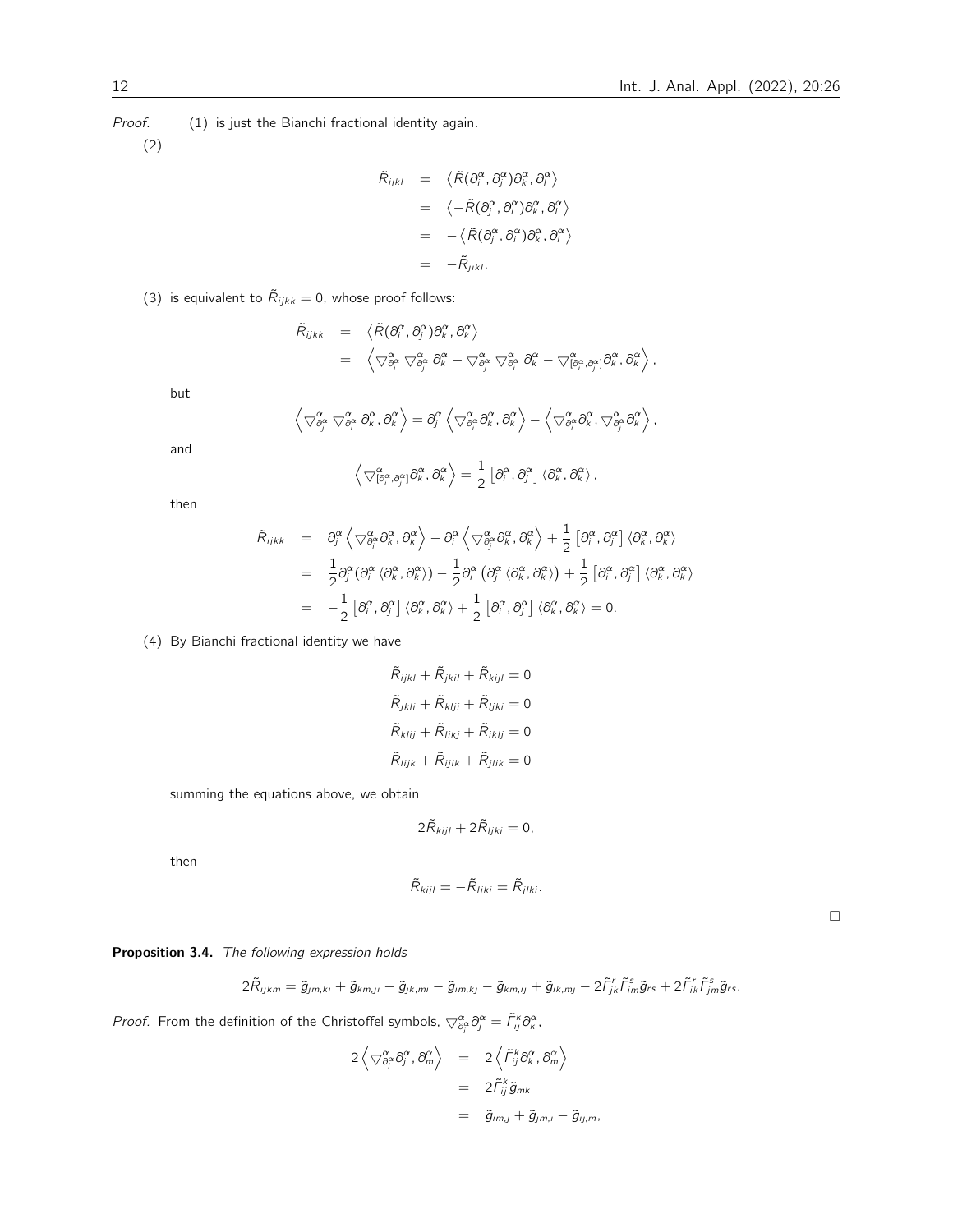an appropriate rearrangement of the indices yields the following expression:

$$
2\left\langle \nabla^{\alpha}_{\partial_{j}^{\alpha}} \partial_{k}^{\alpha}, \partial_{m}^{\alpha} \right\rangle = 2\left\langle \tilde{f}_{jk}^{i} \partial_{i}^{\alpha}, \partial_{m}^{\alpha} \right\rangle
$$
  
\n
$$
= 2\tilde{f}_{jk}^{i} \tilde{g}_{im}
$$
  
\n
$$
= \tilde{g}_{jm,k} + \tilde{g}_{kmj} - \tilde{g}_{jk,m}.
$$
  
\n
$$
\partial_{i}^{\alpha} < \nabla^{\alpha}_{\partial_{j}^{\alpha}} \partial_{k}^{\alpha}, \partial_{m}^{\alpha} > = \langle \nabla^{\alpha}_{\partial_{j}^{\alpha}} \partial_{k}^{\alpha}, \partial_{\partial_{j}^{\alpha}}^{\alpha} \partial_{k}^{\alpha}, \partial_{m}^{\alpha} > + \langle \nabla^{\alpha}_{\partial_{j}^{\alpha}} \partial_{k}^{\alpha}, \nabla^{\alpha}_{\partial_{j}^{\alpha}} \partial_{m}^{\alpha} \rangle
$$
\n(3.1)

whence, by  $(3.1)$ 

<span id="page-12-0"></span>
$$
2\left\langle \nabla^{\alpha}_{\partial_{i}^{\alpha}}\nabla^{\alpha}_{\partial_{j}^{\alpha}}\partial_{k}^{\alpha},\partial_{m}^{\alpha}\right\rangle + 2\left\langle \nabla^{\alpha}_{\partial_{j}^{\alpha}}\partial_{k}^{\alpha},\nabla^{\alpha}_{\partial_{i}^{\alpha}}\partial_{m}^{\alpha}\right\rangle = 2\partial_{i}^{\alpha}\left\langle \nabla^{\alpha}_{\partial_{j}^{\alpha}}\partial_{k}^{\alpha},\partial_{m}^{\alpha}\right\rangle
$$
  
\n
$$
= \partial_{i}^{\alpha}\left(\tilde{g}_{im}g^{il}(\partial_{k}^{\alpha}g_{jl} + \partial_{j}^{\alpha}g_{kl} - \partial_{l}^{\alpha}g_{jk})\right)
$$
  
\n
$$
= \tilde{g}_{jm,ki} + \tilde{g}_{km,ji} - \tilde{g}_{jk,mi}.
$$
\n(3.2)

By switching  $i$  and  $j$  we also have that

<span id="page-12-1"></span>
$$
2\left\langle \nabla^{\alpha}_{\partial_{j}^{\alpha}}\nabla^{\alpha}_{\partial_{i}^{\alpha}}\partial_{k}^{\alpha},\partial_{m}^{\alpha}\right\rangle + 2\left\langle \nabla^{\alpha}_{\partial_{j}^{\alpha}}\partial_{k}^{\alpha},\nabla^{\alpha}_{\partial_{j}^{\alpha}}\partial_{m}^{\alpha}\right\rangle = \tilde{g}_{im,kj} + \tilde{g}_{km,ij} - \tilde{g}_{ik,mj}.
$$
\n(3.3)

Combining [\(3.2\)](#page-12-0) and [\(3.3\)](#page-12-1) yields

$$
\begin{split} 2\left\langle \bigtriangledown^{\alpha}_{\partial_{j}^{\alpha}}\bigtriangledown^{\alpha}_{\partial_{j}^{\alpha}}\partial_{k}^{\alpha},\partial_{m}^{\alpha}\right\rangle -2\left\langle \bigtriangledown^{\alpha}_{\partial_{j}^{\alpha}}\bigtriangledown^{\alpha}_{\partial_{j}^{\alpha}}\partial_{k}^{\alpha},\partial_{m}^{\alpha}\right\rangle =\\ \tilde{g}_{jm,ki}+\tilde{g}_{km,ji}-\tilde{g}_{jk,mi}-\tilde{g}_{im,kj}-\tilde{g}_{km,ij}+\tilde{g}_{ik,mj}\\ -2\left\langle \bigtriangledown^{\alpha}_{\partial_{j}^{\alpha}}\partial_{k}^{\alpha},\bigtriangledown^{\alpha}_{\partial_{j}^{\alpha}}\partial_{m}^{\alpha}\right\rangle +2\left\langle \bigtriangledown^{\alpha}_{\partial_{j}^{\alpha}}\partial_{k}^{\alpha},\bigtriangledown^{\alpha}_{\partial_{j}^{\alpha}}\partial_{m}^{\alpha}\right\rangle .\end{split}
$$

By definition

$$
\tilde{R}\left(\partial_{i}^{\alpha},\partial_{j}^{\alpha}\right)\partial_{k}^{\alpha}=\bigtriangledown_{\partial_{i}^{\alpha}}^{\alpha}\bigtriangledown_{\partial_{j}^{\alpha}}^{\alpha}\partial_{k}^{\alpha}-\bigtriangledown_{\partial_{j}^{\alpha}}^{\alpha}\bigtriangledown_{\partial_{i}^{\alpha}}^{\alpha}\partial_{k}^{\alpha}
$$

whence

$$
2\tilde{R}_{ijkm} = 2\langle \tilde{R}(\partial_i^{\alpha}, \partial_j^{\alpha})\partial_k^{\alpha}, \partial_m^{\alpha} \rangle
$$
  
=  $2\langle \nabla \partial_j^{\alpha} \nabla \partial_j^{\alpha} \partial_k^{\alpha}, \partial_m^{\alpha} \rangle - 2\langle \nabla \partial_j^{\alpha} \nabla \partial_j^{\alpha} \partial_k^{\alpha}, \partial_m^{\alpha} \rangle$ ,

so we have proven that

$$
2\tilde{R}_{ijkm} =
$$
  
\n
$$
\tilde{g}_{jm,ki} + \tilde{g}_{km,ji} - \tilde{g}_{jk,mi} - \tilde{g}_{im,kj} - \tilde{g}_{km,ij} + \tilde{g}_{ik,mj}
$$
  
\n
$$
-2\left\langle \nabla \tilde{\sigma}^{\alpha}_{\beta} \partial^{\alpha}_{k}, \nabla \tilde{\sigma}^{\alpha}_{\beta} \partial^{\alpha}_{m} \right\rangle + 2\left\langle \nabla \tilde{\sigma}^{\alpha}_{\beta} \partial^{\alpha}_{k}, \nabla \tilde{\sigma}^{\alpha}_{\beta} \partial^{\alpha}_{m} \right\rangle.
$$

By the definition of the Christoffels,

$$
\begin{array}{rcl}\n\left\langle \bigtriangledown^{\alpha}_{\partial_{i}^{\alpha}}\partial_{k}^{\alpha},\bigtriangledown^{\alpha}_{\partial_{j}^{\alpha}}\partial_{m}^{\alpha}\right\rangle & = & \left\langle \tilde{\Gamma}_{ik}^{r}\partial_{r}^{\alpha},\tilde{\Gamma}_{jm}^{s}\partial_{s}^{\alpha}\right\rangle \\
 & = & \tilde{\Gamma}_{ik}^{r}\tilde{\Gamma}_{jm}^{s}\left\langle \partial_{r}^{\alpha},\partial_{s}^{\alpha}\right\rangle \\
 & = & \tilde{\Gamma}_{ik}^{r}\tilde{\Gamma}_{jm}^{s}\left\langle \partial_{r}^{\alpha},\partial_{s}^{\alpha}\right\rangle \\
 & = & \tilde{\Gamma}_{ik}^{r}\tilde{\Gamma}_{jm}^{s}\tilde{g}_{rs}, \\
\left\langle \bigtriangledown^{\alpha}_{\partial_{j}^{\alpha}}\partial_{k}^{\alpha},\bigtriangledown^{\alpha}_{\partial_{j}^{\alpha}}\partial_{m}^{\alpha}\right\rangle & = & \left\langle \tilde{\Gamma}_{jk}^{r}\partial_{r}^{\alpha},\tilde{\Gamma}_{im}^{s}\partial_{s}^{\alpha}\right\rangle \\
 & = & \tilde{\Gamma}_{jk}^{r}\tilde{\Gamma}_{im}^{s}\left\langle \partial_{r}^{\alpha},\partial_{s}^{\alpha}\right\rangle \\
 & = & \tilde{\Gamma}_{jk}^{r}\tilde{\Gamma}_{im}^{s}\left\langle \partial_{rs}^{\alpha},\partial_{s}^{\alpha}\right\rangle \\
 & = & \tilde{\Gamma}_{jk}^{r}\tilde{\Gamma}_{im}^{s}\tilde{g}_{rs},\n\end{array}
$$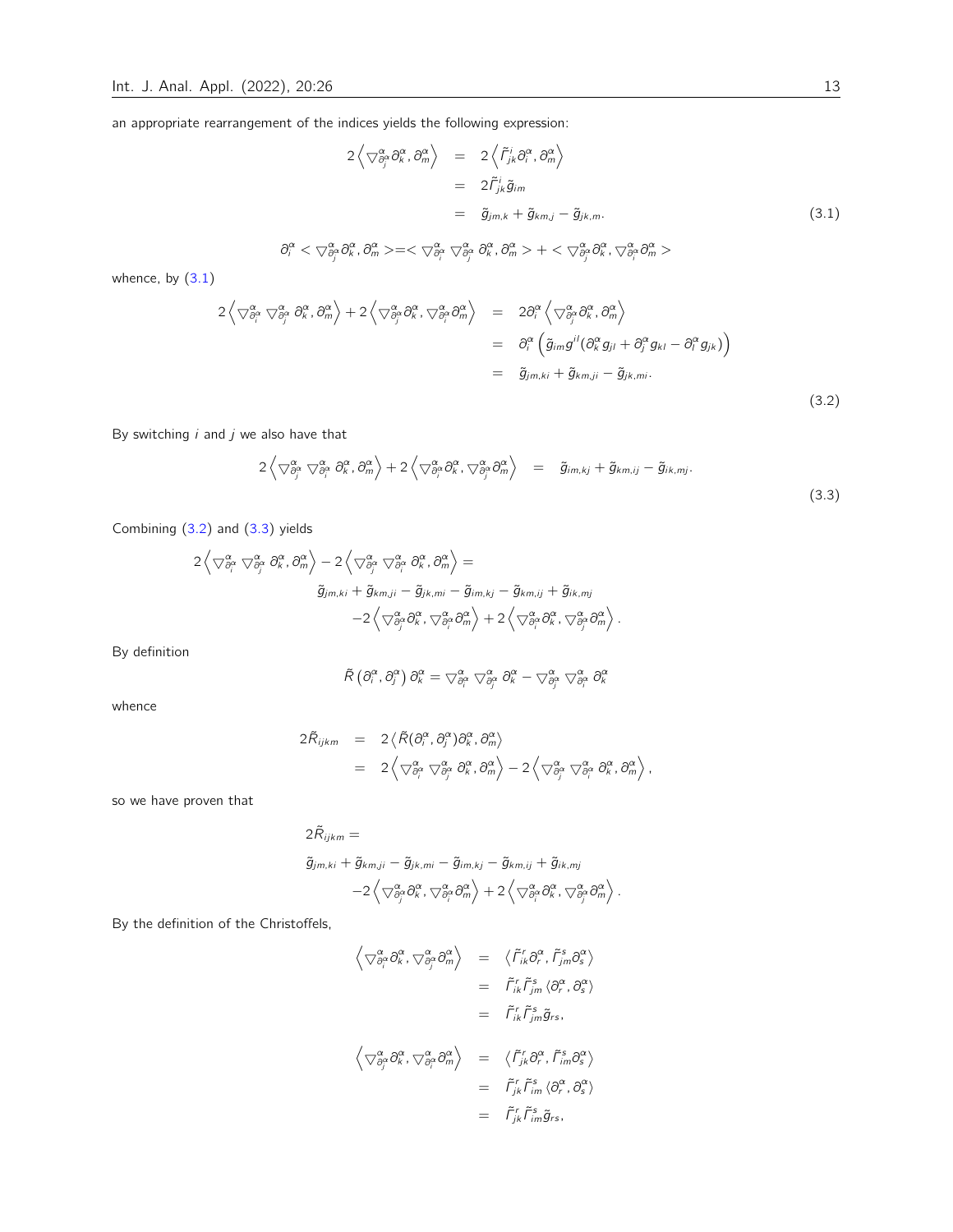$\Box$ 

then

$$
2\tilde{R}_{ijkm}=\tilde{g}_{jm,ki}+\tilde{g}_{km,ji}-\tilde{g}_{jk,mi}-\tilde{g}_{im,kj}-\tilde{g}_{km,ij}+\tilde{g}_{ik,mj}-2\tilde{\Gamma}^r_{jk}\tilde{\Gamma}^s_{im}\tilde{g}_{rs}+2\tilde{\Gamma}^r_{ik}\tilde{\Gamma}^s_{jm}\tilde{g}_{rs}.
$$

Remark 3.2. If  $\alpha = 1$ , then

$$
2R_{ijkm} = g_{jm,ki} + g_{km,ji} - g_{jk,mi} - g_{im,kj} - g_{km,ij} + g_{ik,mj} - 2\Gamma_{jk}^r \Gamma_{im}^s g_{rs} + 2\Gamma_{ik}^r \Gamma_{jm}^s g_{rs}.
$$

Since  $g_{km,ji} = g_{km,ij}$ , then

$$
2R_{ijkm} = g_{jm,ki} - g_{jk,mi} - g_{im,kj} + g_{ik,mj} - 2\Gamma_{jk}^{r} \Gamma_{im}^{s} g_{rs} + 2\Gamma_{ik}^{r} \Gamma_{jm}^{s} g_{rs},
$$

then

$$
2R_{ijkm} = \tilde{g}_{jm,ki} + \tilde{g}_{km,ji} - \tilde{g}_{jk,mi} - \tilde{g}_{im,kj} - \tilde{g}_{km,ij} + \tilde{g}_{ik,mj} - 2\Gamma^r_{jk}\Gamma^s_{im}g_{rs} + 2\Gamma^r_{ik}\Gamma^s_{jm}g_{rs}.
$$

**Remark 3.3.** For any pair of fractional tangent vectors  $X^\alpha, Y^\alpha \in T^\alpha_\rho N$  we shall denote with  $\tilde\Gamma(X^\alpha, Y^\alpha)$  the following fractional vector in  $T_p^{\alpha} N$ :

$$
\tilde{\Gamma}(X^{\alpha}, Y^{\alpha}) = \tilde{\Gamma}_{ij}^{k} X_{i}^{\alpha} Y_{j}^{\alpha} \partial_{k}^{\alpha}.
$$

**Proposition 3.5.** The following expressions hold for any pair  $X^{\alpha}$ ,  $Y^{\alpha} \in T_{p}^{\alpha} N$ :

$$
2\tilde{R}\left(X^{\alpha},Y^{\alpha},Y^{\alpha},X^{\alpha}\right)
$$
\n
$$
= \partial_{i}^{\alpha}\left(\tilde{g}_{im}g^{il}\right)\left(\partial_{k}^{\alpha}g_{jl} + \partial_{j}^{\alpha}g_{kl} - \partial_{l}^{\alpha}g_{jk}\right) + \tilde{g}_{im}g^{il}\left(\partial_{i}^{\alpha}\partial_{k}^{\alpha}g_{jl} + \partial_{i}^{\alpha}\partial_{j}^{\alpha}g_{kl} - \partial_{i}^{\alpha}\partial_{l}^{\alpha}g_{jk}\right)
$$
\n
$$
- \partial_{j}^{\alpha}\left(\tilde{g}_{jm}g^{il}\right)\left(\partial_{k}^{\alpha}g_{il} + \partial_{i}^{\alpha}g_{kl} - \partial_{l}^{\alpha}g_{ik}\right) - \tilde{g}_{jm}g^{il}\left(\partial_{j}^{\alpha}\partial_{k}^{\alpha}g_{il} + \partial_{j}^{\alpha}\partial_{l}^{\alpha}g_{kl} - \partial_{j}^{\alpha}\partial_{l}^{\alpha}g_{ik}\right)
$$
\n
$$
+ 2\parallel \tilde{\Gamma}\left(X^{\alpha},Y^{\alpha}\right)\parallel^{2} - 2\left\langle \tilde{\Gamma}\left(X^{\alpha},X^{\alpha}\right), \tilde{\Gamma}\left(Y^{\alpha},Y^{\alpha}\right)\right\rangle.
$$

Proof. Since

$$
\tilde{g}_{rs}X_i^{\alpha}Y_j^{\alpha}Y_k^{\alpha}X_m^{\alpha}\tilde{\Gamma}_{ik}^r\tilde{\Gamma}_{jm}^s = \langle X_i^{\alpha}Y_k^{\alpha}\tilde{\Gamma}_{ik}^r\partial_r^{\alpha}, Y_j^{\alpha}X_m^{\alpha}\tilde{\Gamma}_{jm}^s\partial_s^{\alpha}\rangle
$$
  

$$
= \langle \tilde{\Gamma}(X^{\alpha}, Y^{\alpha}), \tilde{\Gamma}(X^{\alpha}, Y^{\alpha}) \rangle = || \tilde{\Gamma}(X^{\alpha}, Y^{\alpha}) ||^2
$$

and

$$
\tilde{g}_{rs}X_i^{\alpha}Y_j^{\alpha}Y_k^{\alpha}X_m^{\alpha}\tilde{\Gamma}_{jk}^r\tilde{\Gamma}_{im}^s = \langle X_i^{\alpha}X_m^{\alpha}\tilde{\Gamma}_{im}^s\partial_s^{\alpha}, Y_j^{\alpha}Y_k^{\alpha}\tilde{\Gamma}_{jk}^r\partial_r^{\alpha}\rangle
$$

$$
= \langle \tilde{\Gamma}(X^{\alpha}, X^{\alpha}), \tilde{\Gamma}(Y^{\alpha}, Y^{\alpha}) \rangle,
$$

This completes the proof.  $\Box$ 

**Remark 3.4.** If  $\alpha = 1$ , then

$$
2R(X, Y, Y, X) = g_{jm,ki} - g_{jk,mi} - g_{im,kj} + g_{ik,mj}
$$
  
+2 ||  $\Gamma(X, Y) ||^2 - 2 \langle \Gamma(X, X), \Gamma(Y, Y) \rangle$ .

Conflicts of Interest: The author(s) declare that there are no conflicts of interest regarding the publication of this paper.

,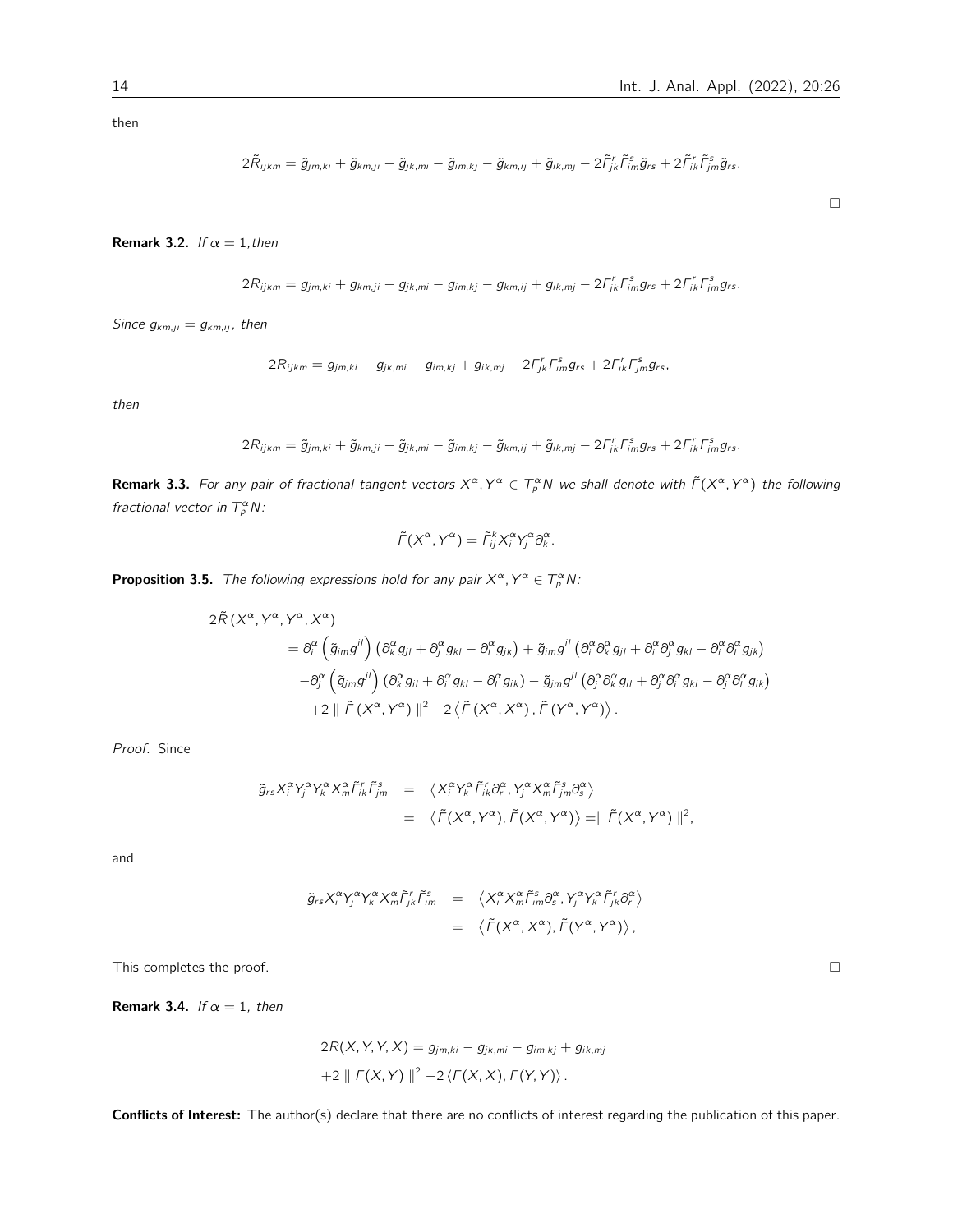#### References

- <span id="page-14-0"></span>[1] I.D. Albu, M. Neamtu, D. Opris, The Geometry of Fractional Osculator Bundle of Higher Order and Applications, in: Processing of International Conference on Differential Geometry Lagrange and Hamilton Spaces, Dedicated to Acad. Radu Miron at eighty, September 3-8, 2007, Iasi, Romania <https://doi.org/10.48550/arXiv.0709.2000>.
- <span id="page-14-11"></span>[2] M. Axtell, M.E. Bise, Fractional Calculus Application in Control Systems, in: IEEE Conference on Aerospace and Electronics, IEEE, Dayton, OH, USA, 1990: pp. 563–566. <https://doi.org/10.1109/NAECON.1990.112826>.
- <span id="page-14-16"></span>[3] Y. Ding, X. Wu, Fractional Integrals on Product Manifolds, Potential Anal. 30 (2009), 371–383. [https://doi.](https://doi.org/10.1007/s11118-009-9120-1) [org/10.1007/s11118-009-9120-1](https://doi.org/10.1007/s11118-009-9120-1).
- <span id="page-14-5"></span>[4] G. Jumarie, Riemann-Christoffel Tensor in Differential Geometry of Fractional Order Application to Fractal Space-Time, Fractals. 21 (2013), 1350004. <https://doi.org/10.1142/S0218348X13500047>.
- <span id="page-14-19"></span>[5] I. D. Albu and D. Opris, The Geometry of Fractional Tangent Bundle and Applications, in: BSG Proceedings 16. The Int. Conf. of Diff. Geom. and Dynamical Systems (DGDS-2008) and The V-th Int. Colloq. of Mathematics in Engineering and Numerical Physics (MENP-5) - math. sections, August 29 - September 2, 2008, Mangalia, Romania, pp. 1-11. <http://repository.utm.md/handle/5014/17678>.
- <span id="page-14-17"></span>[6] A. Kilicman, W. Saleh, Note on the Fractional Mittag-Leffler Functions by Applying the Modified Riemann-Liouville Derivatives, Bol. Soc. Paranaense Mat. 40 (2022), 1–16. <https://doi.org/10.5269/bspm.44103>.
- <span id="page-14-6"></span>[7] K.M. Kolwankar, Studies of Fractal Structures and Processes Using Methods of Fractional Calculus, ArXiv:Chao-Dyn/9811008. (1998). <http://arxiv.org/abs/chao-dyn/9811008>.
- <span id="page-14-2"></span>[8] M. Delkhosh, Introduction of Derivatives and Integrals of Fractional Order and Its Applications, Appl. Math. Phys. 1 (2013), 103–119 .
- <span id="page-14-7"></span>[9] K.S. Miller, B. Ross, An Introduction to the Fractional Calculus and Fractional Differential Equations, John Wiley and Sons, Inc. New York, (1993).
- <span id="page-14-8"></span>[10] K.B. Oldham, J. Spanier, The Fractional Calculus, Academic Press, New York, (1974).
- <span id="page-14-12"></span>[11] I. Podlubny, Fractional-Order Systems and Fractional-Order Controllers, Technical Report UEF-03-94, Slovak Acad. Sci. (1994).
- <span id="page-14-9"></span>[12] B. Ross, ed., Fractional Calculus and Its Applications: Proceedings of the International Conference Held at the University of New Haven, June 1974, Springer Berlin Heidelberg, Berlin, Heidelberg, 1975. [https://doi.org/10.](https://doi.org/10.1007/BFb0067095) [1007/BFb0067095](https://doi.org/10.1007/BFb0067095).
- <span id="page-14-18"></span>[13] W. Saleh, A. Kılıçman, Some Remarks on Geometry of Fractional Calculus, Appl. Math. Inform. Sci. 9 (2015), 1265–1275.
- <span id="page-14-13"></span>[14] W. Saleh and A. Kılıçman, Some Inequalities for Generalized s-Convex Functions, JP J. Geom. Topol. 17 (2015), 63–82.
- <span id="page-14-1"></span>[15] I.N. Sneddon, Special Functions of Mathematical Physics and Chemistry, Oliver & Boyd, Edinburgh, 1956.
- <span id="page-14-10"></span>[16] M.H. Tavassoli, A. Tavassoli, M.R. Ostad Rahimi, The Geometric and Physical Interpretation of Fractional Order Derivatives of Polynomial Functions, Differ. Geom. Dyn. Syst. 15 (2013), 93–104.
- <span id="page-14-3"></span>[17] A. Kılıçman and B. Fisher, Some Results on the Composition of Singular Distribution, Appl. Math. Inform. Sci. 5 (2011), 597–608.
- <span id="page-14-14"></span>[18] A. Kılıçman, W. Saleh, NOtions of Generalized s-Convex Functions on Fractal Sets, J. Inequal. Appl. 2015 (2015), 312. <https://doi.org/10.1186/s13660-015-0826-x>.
- <span id="page-14-15"></span>[19] A. Kılıçman, W. Saleh, Some Generalized Hermite-Hadamard Type Integral Inequalities for Generalized S-Convex Functions on Fractal Sets, Adv. Differ. Equ. 2015 (2015), 301. https://doi.org/10.1186/s13662-015-0639-8.
- <span id="page-14-4"></span>[20] B. Fisher, B. Jolevsaka-Tuneska, A. KiliÇman, On Defining the Incomplete Gamma Function, Integral Transforms Spec. Funct. 14 (2003), 293–299. <https://doi.org/10.1080/1065246031000081667>.